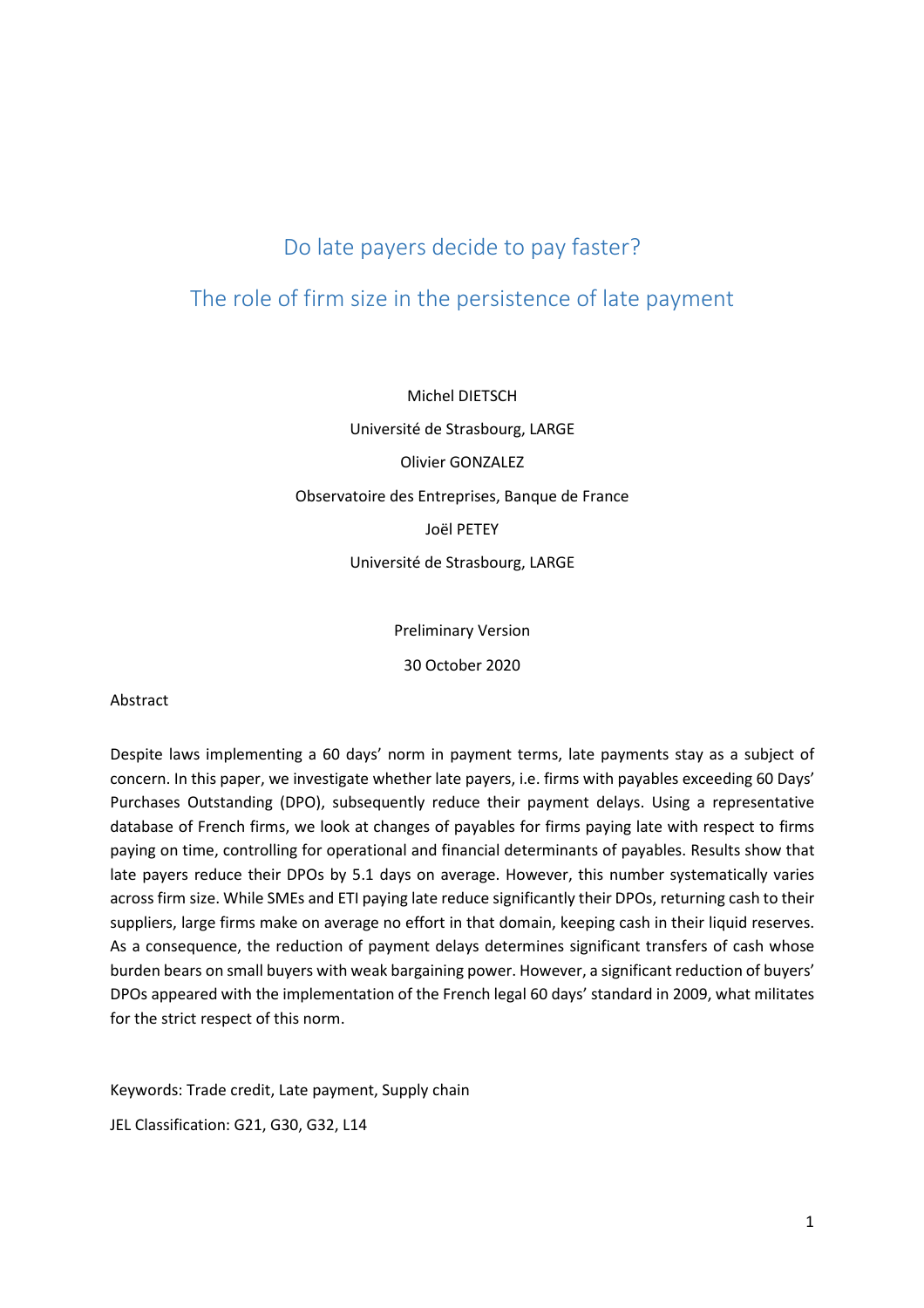## 1. Introduction

l

Late payments, that is the settlement of invoices after the agreed date, represent a danger for the solvency of suppliers. To thwart the negative consequences of late payments on the financial health of firms, a French law ("Loi de Modernisation de l'Economie") introduced in 2009 a legal limit of 60 days for most inter firm payments<sup>1</sup>. In 2011, the European Union launched a "European Directive on combating late payment in commercial transactions" (EU, Directive 2011/7/EU). As in France, the Directive requires that European enterprises pay their invoices within 60 days. However, even if these legal changes have been followed by a reduction of the payment delays during the years around the implementation of the French law and the European Directive, late payments remain a matter of concern. In Europe, professional surveys reveal that the share of payments by due date is 42.8% in 2018 (DNB, 2019). Moreover, in France as in the other European countries, large firms appear to be on average less punctual than SMEs (DNB, 2019). Figure 1 illustrates the French situation using the very representative dataset extracted from the Banque de France FIBEN database we use in this paper. It presents the evolution of the share of firms paying their suppliers after 60 days by size class. First, it shows an overall decreasing trend in the share of late payers across size classes, which in fact reflects the decreasing trend in trade credit when expressed in days of purchases outstanding (DPO). Indeed, the (value weighted) average amount of payables went from 61 days in 2004 to 51 days in 2018 (Banque de France, 2020). Second, Figure 1 shows unambiguously that although the share of firms paying late has fallen, it remains high on average and is positively related to size (cf. also Boileau and Gonzalez, 2017). In fact, according to our definition, the majority of large firms appear to be late payers all over the period of observation.

 $1$  Exceptions concern the sale of fresh foods and the transportation sector which are submitted to even more stringent payment delays norms.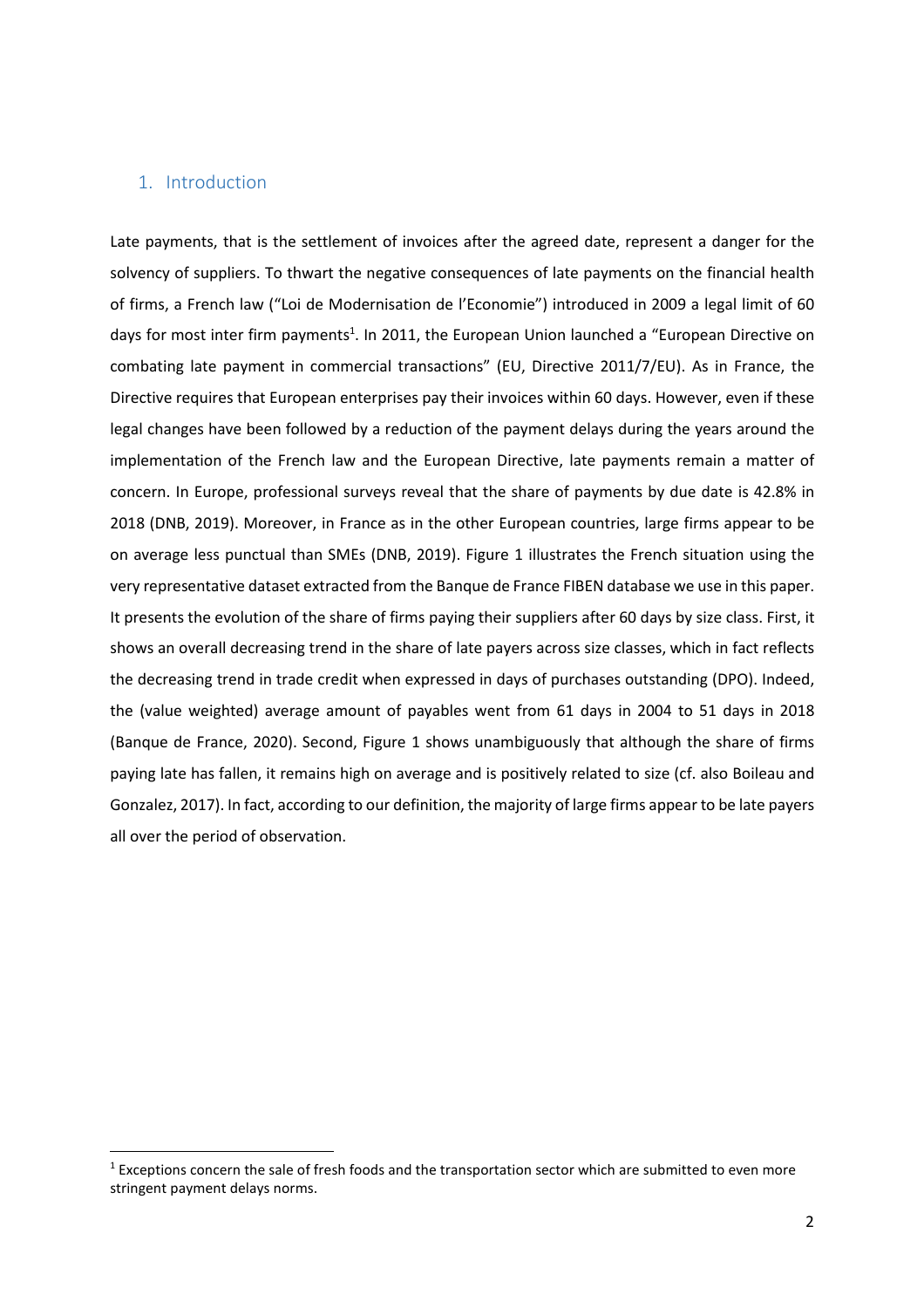

#### Figure 1: Share of firms paying after 60 days by firm size - 2009-2018

Firms are assumed to be late payers if their end-of-year payables represent more than 60 days' purchases outstanding (DPO). Very small SMEs are with a turnover lower than 2 million euros. SMEs are with turnover between 2 and 50 million euros. Here, we operate a distinction between SME operating a single legal entity and SMEs operating several legal entities in a business group where entities are grouped because of strong financial links. ISE (Intermediate Sized Enterprises) are with a turnover between 50 and 1.500 million euros. Large corporate businesses have a turnover over 1.500 million euros.

Source: Banque de France FIBEN and authors' computations.

The observed larger prevalence of late payers among larger firms is amplified by the concentration of payables within larger firms. Large firms, *i.e*. firms with turnover larger than €1.500 million, represent around 45% of the total payables of late paying firms operating in France what represent more than 130 billion of euros (2017 data). This persistence likely exacerbates the financial constraints weighing on their suppliers. Indeed, the financial burden of net trade credit, the difference between receivables and payables, is significantly higher for SMEs than for large firms. This burden corresponds to around 12 days of annual turnover for French SMEs against only 4 days for French large firms (Banque de France, 2020). While late payment may not by itself explain this difference, the heterogeneity in payment practices likely contributes to the transfer of liquidity along supply chains, through trade credit.

Thus, trade credit appears to be a major source of liquidity transfers among firms along supply chains. In Europe, it is of the same order of magnitude than short-term bank credit (ECCBSDO, 2016, Banque de France, 2015). The literature as widely acknowledged its importance as a coordination device along supply chains, especially in allowing risk sharing, overcoming of financial constraints, and coordinating inventory and production decisions. Hence, the supply chain finance literature assigns the lengthening of payment delays to fundamental reasons linked in the combined management of operation and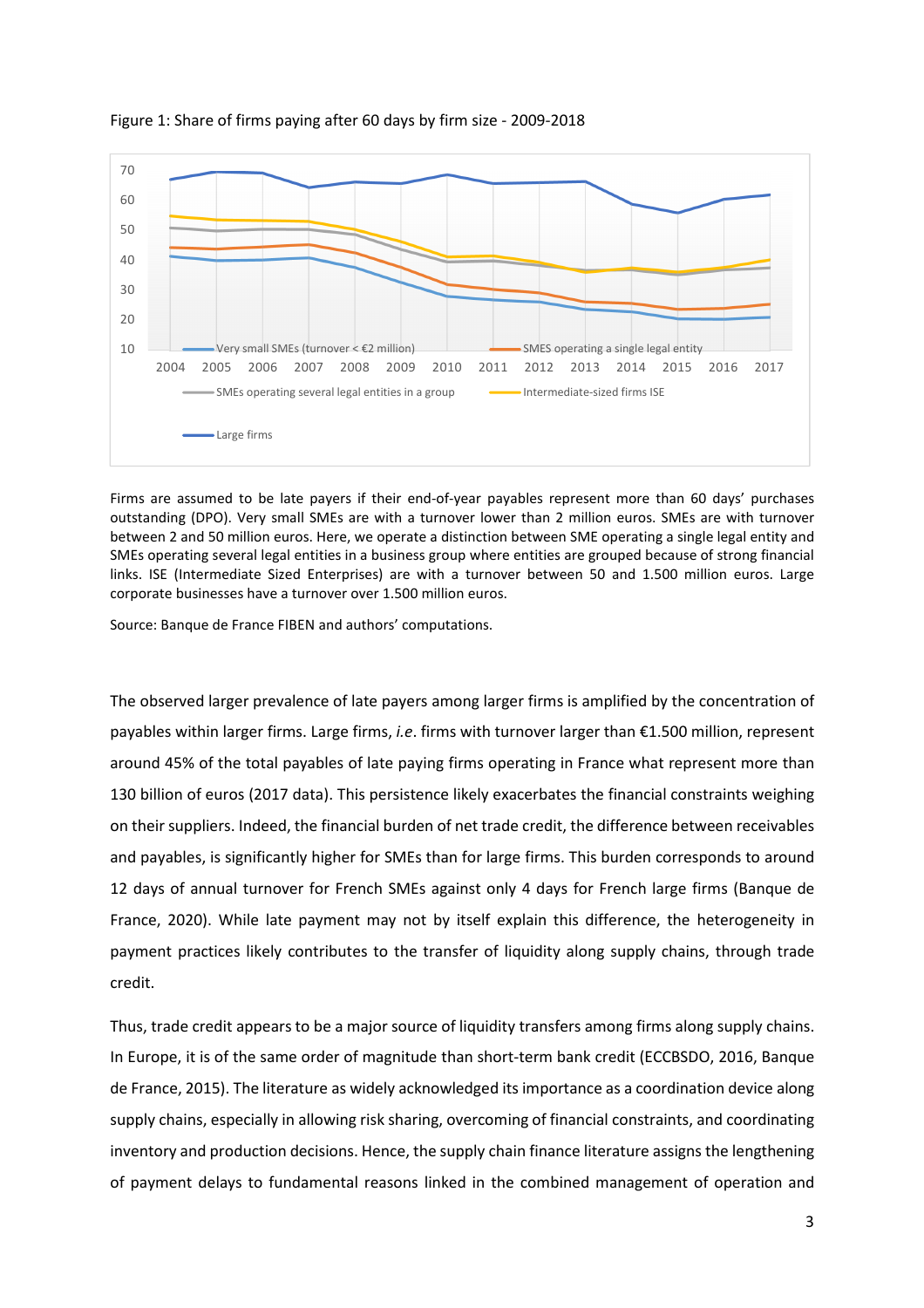financial risks in the supply chain (Zhao and Huchzermeyer, 2015). Delaying payments allows sharing the funding of inventories (Lee and Rhee, 2011) and, more generally, contributes to the sharing of demand risk across clients and suppliers (Yang and Birge, 2018). Moreover, the finance literature shows that the length of payment delays is linked to frictions in the credit markets which create problems of access to credit for financially constrained firms. It brings evidence that small firms lean on their larger suppliers for funding when access to traditional financial markets is limited (Schwartz, 1974, Petersen and Rajan, 1997, Garcia-Appendini and Montoriol-Garriga, 2013,). Thus, buyers with better access to credit – and lower cost of capital – could play a role of liquidity providers to the benefit of smaller and financially constrained firms. Nevertheless, without calling into question the trade credit vs. bank credit problem many firms actually face, recent empirical evidence converges in highlighting another picture of the customer-supplier relationships, which is largely related to frictions in the product markets. This evidence shows that large buyers with market power and large cash reserves are overly delaying payment, thereby borrowing from their small, possibly financially constrained suppliers (Klapper, Laeven and Rajan, 2012, Murfin et Njoroge, 2015, Fabbri and Klapper, 2016, Coricelli and Frigerio, 2019). These results suggest that firms with high bargaining power may be able, by delaying payments to extract excess cash from their suppliers, *i.e.* cash that does not help alleviating their operational and financial constraints.

In that perspective, our paper considers the role of delaying payment as a device to reallocate funds among non-financial firms. Hence, we address the question to know to what extent firms which are paying late at a given time subsequently adjust their payment delays to their suppliers. In order to investigate the behavior of firms identified as late payers, we specify a model of changes in payment delays considering the late payer status as an explanatory factor and controlling for operational and financial constraints. Our approach assumes that a share of a firm's changes in payment delays is not related to these constraints and is autonomously linked to being late, reflecting heterogeneous payment behaviors. To avoid endogeneity issues, that is to insure that the late payer status is independent from the unobservable factors explaining changes in payables at the firm level, we adopt the instrumental variable procedure detailed in Wooldridge (2002).

To implement this methodology, we use the Banque de France FIBEN database which includes quite all French firms with turnover over €0.75 million. It contains accounting information on firms as well as firm rating maintained by the Banque de France. The panel we use spans the period 2004 – 2017. It restricts the population to firms with payables lower than 120 or 150 days of purchases outstanding (DPOs), depending of the sector (see below), to dismiss firms whose particular financial or sectoral situation create temporary endured or permanently agreed high values of DPOs which escape their control. On average, our panel contains quite 100.000 firms per year.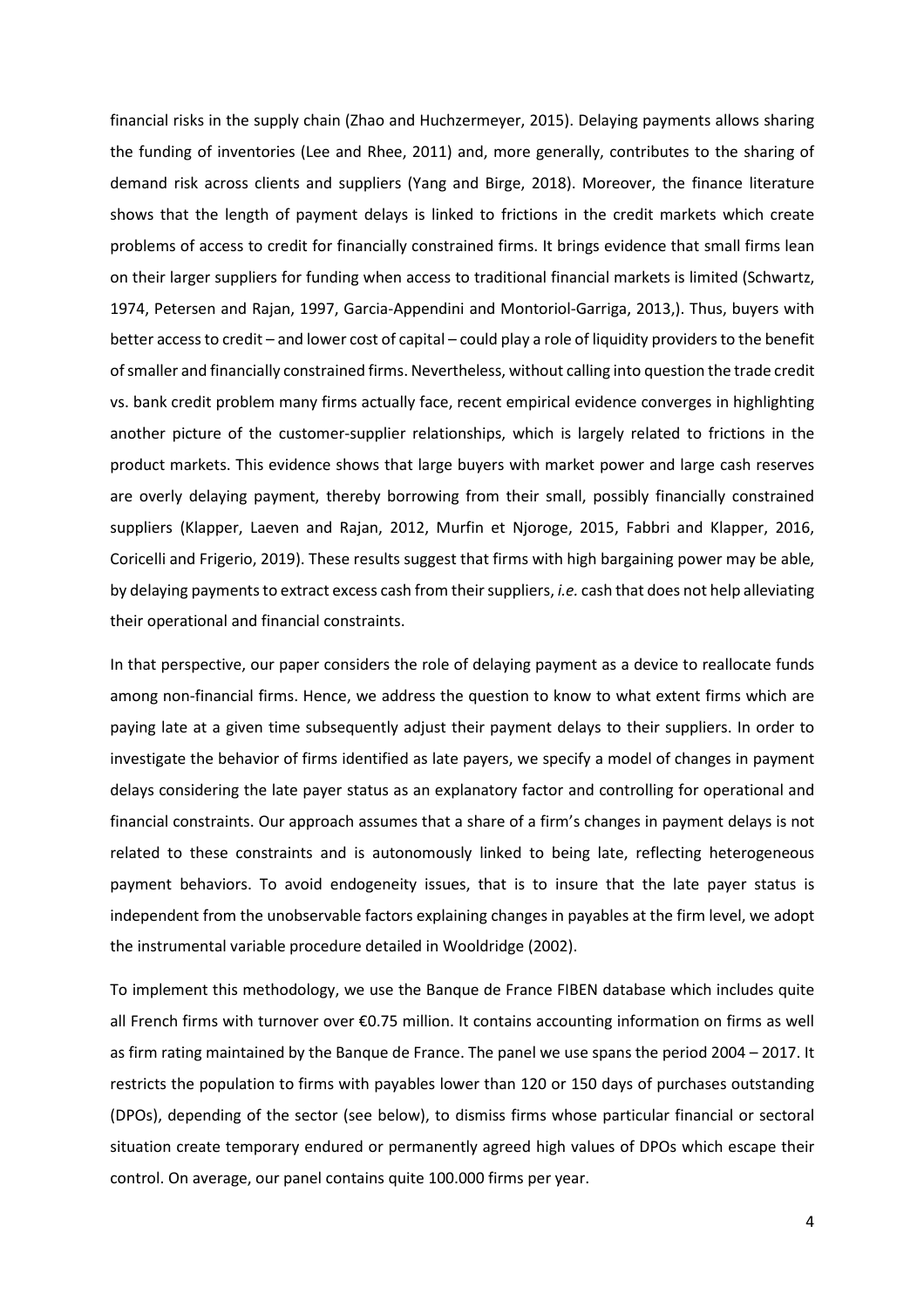Results show that firms which are later payers a given year reduce their payment delays expressed in days of purchases outstanding on average by 5.1 days. This is consistent both with the observed decline in the share of firms paying late and with overall decrease of payables over the period. However, results vary substantially across size classes. More particularly, this number tends to decrease with the firm size in the SMEs and ISEs populations. Thus, SMEs and ISEs return part of the cash provided by the payment delays to their suppliers. But, we do not observe a significant effect of being a late payer on changes in delays of payment in the population of large buyers. Large firms do not react to being a late payer and uphold the liquidity provided by their suppliers. Thus, while we assume that firms are merely sharing the same rationales to resort to trade credit whatever their size, the decision to adjust payment delays reveals considerable heterogeneity in the firms' willingness to reduce excessive payment delays. Given the observed concentration of late payments on large firms, our results contribute to highlight the importance of large firms in the persistence of late payments in France. This questions the widespread view that large firms may act as financial intermediaries channelling resources gathered from the financial sector towards financially constrained clients. On the contrary, large firms may use their bargaining power to impose de facto (either contractually or by disregarding contractual terms) longer payment terms to their suppliers, gaining a permanent access to a cheap source of liquidity.

Moreover, results we get for sub-periods show that the reductions of buyers' DPOs are concomitant to the implementation of the 60 days' norm by the LME. In our model, the firm financial conditions variables capture the impact of the macroeconomic changes on the buyers' financial structure and working capital induced by the 2008 financial crisis and 2011 sovereign debt crisis, so that the changes in DPO associated to the payment status well reflect the impact of the changes of economic environment, including the implementation of the 60 days' norm.

The paper is organized as follows. Section 2 presents a review of the literature. In section 3, we present the data and some stylised facts about payment delays in the French context. In section 4, we present the methodology. Section 5 presents the results. Section 6 concludes and presents the public policy implications of our results.

## 2. The rationales to delay payments: lessons from the literature

 Our paper relates mainly to the supply chain finance literature that puts the determination of payment terms at the core of the vertical relationships between suppliers and buyers. In this approach, the payment scheme (cash on delivery or granting payment delays) is a main component of the suppliers'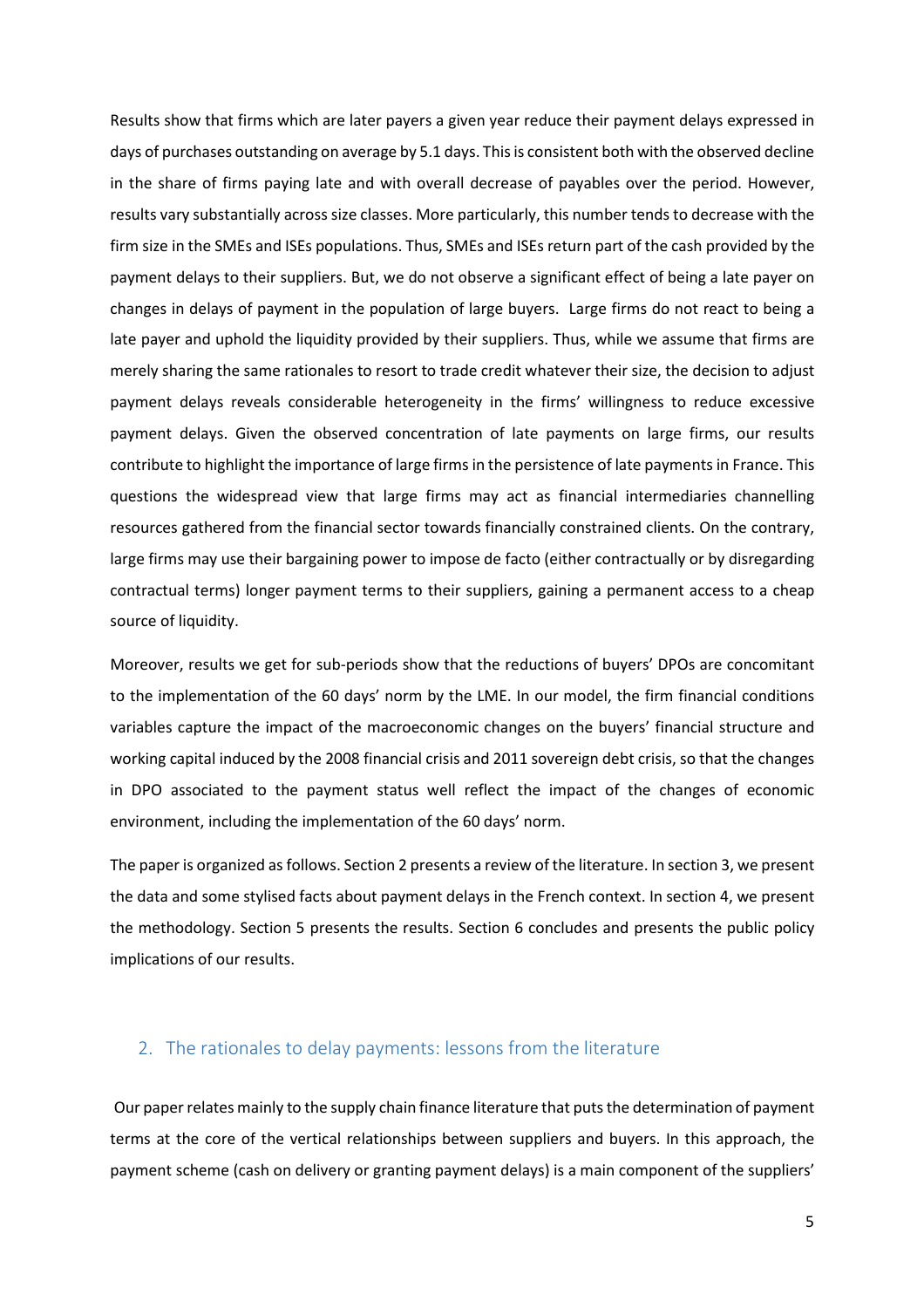terms of trade. Accordingly, contractually agreed delays of payment match an optimal level, agreed by the commercial partners, depending upon operational, technological, or strategic and competitive dimensions of vertical relationships. Payment delays may be used by the buyers to verify the product quality (Long *et al*., 1993), to facilitate trade by pooling transactions (Ferris, 1981), to compensate inventory or shortage capacity costs (Seifert *et al*., 2013), or to resolve informational asymmetries along the production chain (Franks and Maksimovic, 1998, Klapper *et al.*, 2012, Kim and Shin, 2012). As part of a supply contract, lengthening of the delays of payment also allows sharing the funding of inventories (Lee and Rhee, 2011) and, more generally, the demand risk across clients and suppliers (Yang and Birge, 2018). Trade credit may also be analyzed as a commitment device, facilitating specific investments and product differentiation in production (Burkart and Ellingsen, 2004, Cuñat, 2007, Dass *et al.*, 2015). Finally, in the supply chain, delays of payment determine the order quantity (Chang et al., 2008, Seifert et al., 2013, for reviews) and can be used as a strategic leverage to smooth (Fabbri and Klapper, 2008) or increase the supplier's sales and its share in the supply chain profits.

In that perspective, late payment, that is payment after the due date, could be considered as a deviation from the payment delay optimal level which could be related to the existence of frictions in the credit markets and in the product markets.

Consider first the role of frictions in the credit market. Since the seminal paper of Schwartz (1974), an important strand of the literature as emphasized, the role of trade credit in overcoming permanent financial constraints of customers resulting from a limited access to bank credit (Petersen and Rajan, 1997, Burkart *et al.*, 2011, Klapper *et al*, 2012, Shenoy and Williams, 2017). In that perspective, credit market frictions rely in particular on the banks' limited knowledge about borrowers' credit worthiness. Therefore, better informed and financially unconstrained suppliers channel financial resources to financially constrained customers, acting as financial intermediaries by establishing credit chains parallel to supply chains.

But firms may deviate unilaterally from the contractually defined payment terms because they face unanticipated events disrupting operations and cash-flows. While such events may usually be of idiosyncratic nature, they can also be the result of aggregate shocks. Hence, some works have specifically focused on the changes in trade credit supply during financial crises (*e.g*., Howorth and Reber, 2003, Boissay and Gropp, 2013, Garcia-Appendini and Montoriol-Garriga, 2015, Casey and O'Toole, 2014, Carbo-Valverde *et al.*, 2016, Adelino et al., 2020). They mostly conclude that suppliers back their financially constrained customers in such circumstances. However, this support may be to some extent involuntary, suppliers undergoing their customers' delayed payments.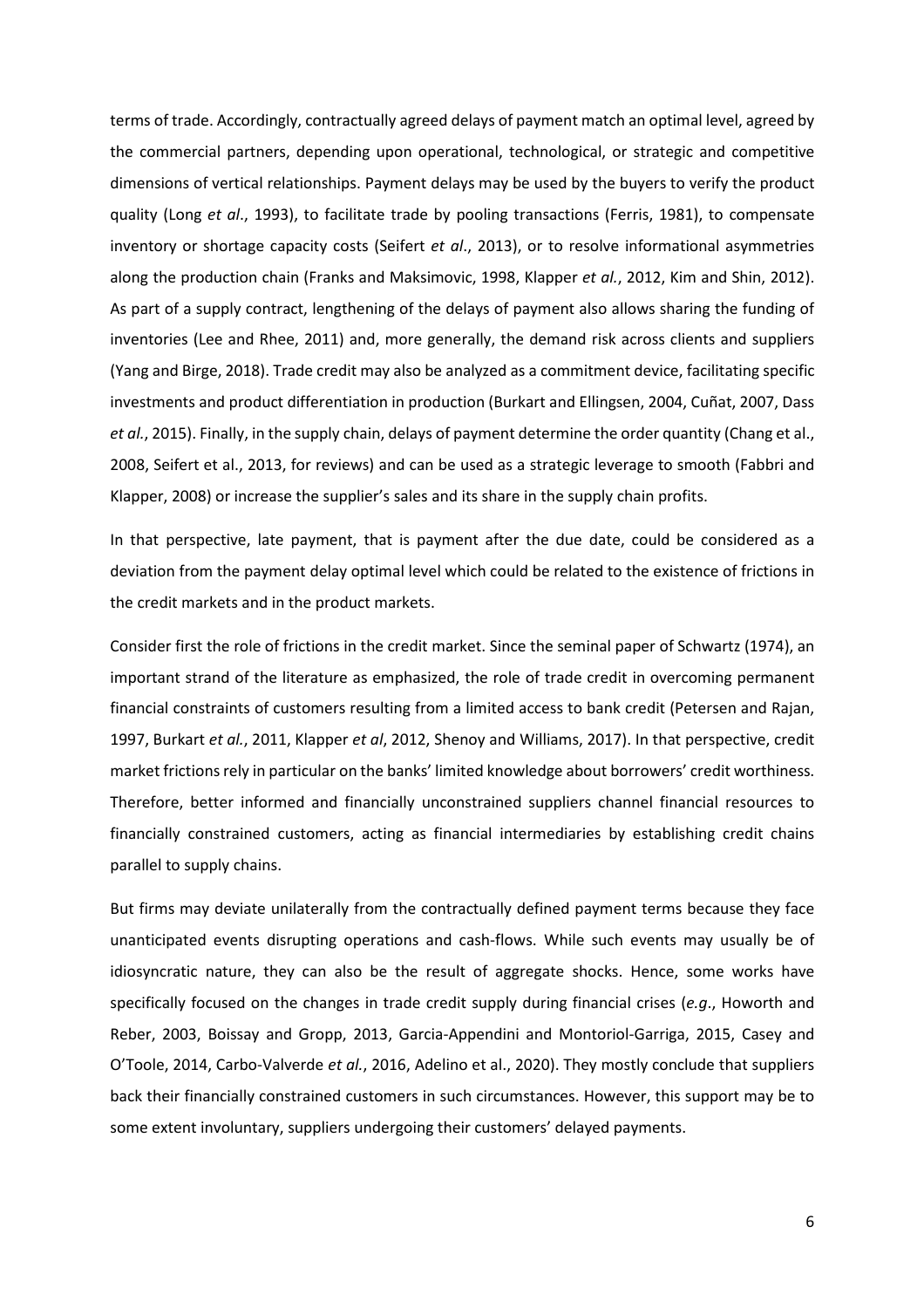In fact, one reason for which buyers could use extensively trade credit is that it gives them the opportunity to benefit from a cheap source of funding<sup>2</sup>, which they can prefer to internal cash reserves and other external sources of finance, such as bank loans, in accordance with the pecking order theory. As shown in Lins *et al*. (2010), cash holdings provide a precautionary hedge against the possibility that capital market frictions will prevent firms from obtaining external finance. On its side, trade credit could improve the coordination of operations and liquidity management at the firm level (Chod and Zhou, 2014) and mitigate the firm bankruptcy risk (Gamba and Triantis, 2015). Therefore, buyers may have a general preference for trade credit, *i.e.*, for longer payment delays, either ex ante (contractual delays) and ex post (delaying contractual payment). Nevertheless, late payment practices may harm future operations as suppliers could reduce or suspend future deliveries, the provision of trade credit being costly for the suppliers. Therefore, the ability of firms to obtain more favourable payment terms are likely determined by their bargaining power in the vertical relationship. Accordingly, buyers in position to extract longer delays from their suppliers may indeed take advantage from their position. In that case, the decision to delay payment would reflect a strategic intent of buyers, relying on their bargaining power relative to that of buyers.

Thus, consider now the role of the frictions in product markets as a source of late payment. A rich literature has developed arguments that go in that direction. Thus, Wilner (2000) builds a model where trade credit provision depends on the mutual dependency of suppliers and customers. If a customer depends strongly on a supplier's sales, the supplier is in a better position to require buyers to pay more quickly, and vice-versa. The model also predicts higher trade credit provision when the customer's purchases represent a larger share of the supplier's sales. Fabbri and Klapper (2016) empirically show that suppliers with weak bargaining power towards their customers are more likely to extend trade credit and offer a longer payment period before imposing penalties. Moreover, larger buyers generate also more likely overdue payments. In addition, these effects are linked to the degree of horizontal competition between suppliers or between customers. Hence, trade credit provision appears negatively related to the supplier's market power (Fisman and Raturi, 2004, Dass *et al*., 2015, Fabbri and Klapper, 2016, Chod *et al*., 2019).

The link between bargaining power and payment delays is reinforced by the potential substitution between selling price and trade credit provision. The use of trade credit as a competition instrument could be preferred to price discounts. Instead to enter in a costly price war that will destroy part of profits, suppliers find interest to delay payments. Vertical restraints theory shows that a competitor

 $\overline{a}$ 

<sup>&</sup>lt;sup>2</sup> Indeed, the use of price discounts for cash-payments appears at most marginal, so that the cost of payment delays for the buyers is quite low. Moreover, penalties for late payment, while formally widespread, turn out to be rather limited in practice.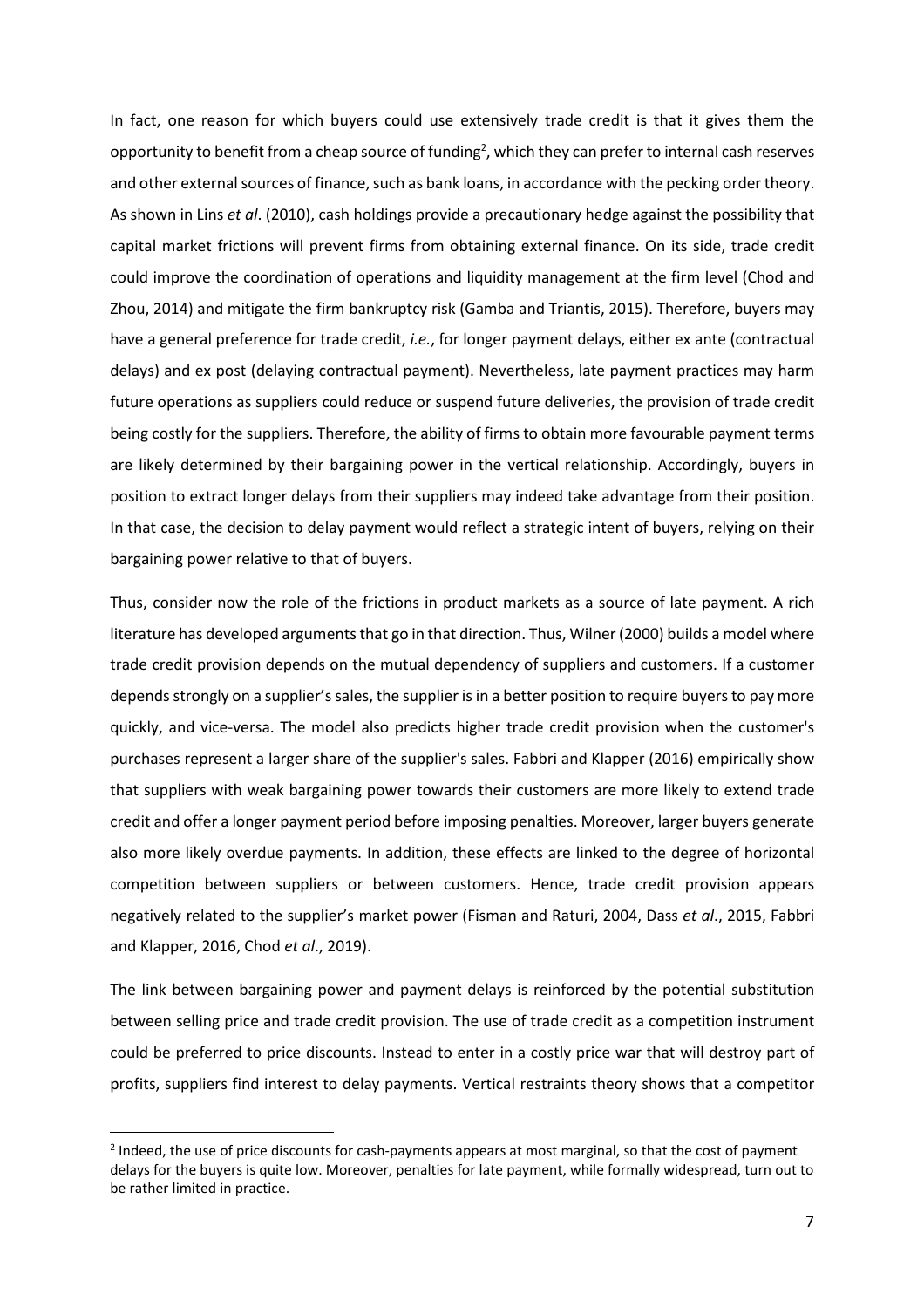that would be tempted to depart from a cooperative behavior in starting a price war does not really get a stable profit on the long run (Besanko *et al*., 2006). In the case where suppliers form an oligopoly, the suppliers themselves prefer the lengthening of delays. Consistent with this idea, Lehar *et al.* (2020) observe an inverse U-shaped relationship between the amount of surplus suppliers get by extending trade credit and the degree of competition in the upstream market. Along the same idea, Gianetti *et al.* (2019) suggest that trade credit provision to high bargaining power customers allows suppliers to price discriminate between different customers without distorting competition in the downstream market, thereby safeguarding their increasing price schedule for the sales to customers with lower bargaining power

Bargaining power is often related to firm size, suggesting that larger customers may be more often in position to delay payment. Indeed, several recent empirical papers highlight that large and high-rated buyers, with a good access to financial institutions and markets, may borrow via trade credit from smaller, financially weaker suppliers. Coricello and Frigerio (2019) document that during the 2009 crisis European SMEs sharply increased their net trade credit, thus transferring financial resources to larger firms. This amplified the liquidity squeeze on SMEs, creating adverse effects on their activity. Most papers in that field document the associated real effects of downstream lending for constrained suppliers. Murfin and Njoroge (2015) find that trade credit provision crowds out investment or other profitable uses of cash for small suppliers. For financially constrained suppliers, late payment precedes a long-term reduction in profitability. Barrot (2016) shows that a French regulation restricting payment delays in the trucking industry has favored an increase in the entry of small firms, also increasing investment and employment. Breza and Liberman (2017) find that the restriction of trade credit use reduces procurement of products that were mostly purchased from affected suppliers and makes vertical integration more likely. These results underline the importance of trade credit as a dimension of the supplier's profitability and the impact of bargaining power on supplier-customer relationships.

To summarize, trade credit is an important parameter of supplier-customer relationships serving as a coordination mechanism of operational and financial constraints. However, payment terms and practices may also be determined arbitrarily by the respective bargaining powers of commercial partners, at the expense of weaker suppliers. This calls for investigating whether late paying firms, given their operational and financial constraints, do make effort or not to reduce DPOs and return cash to their suppliers.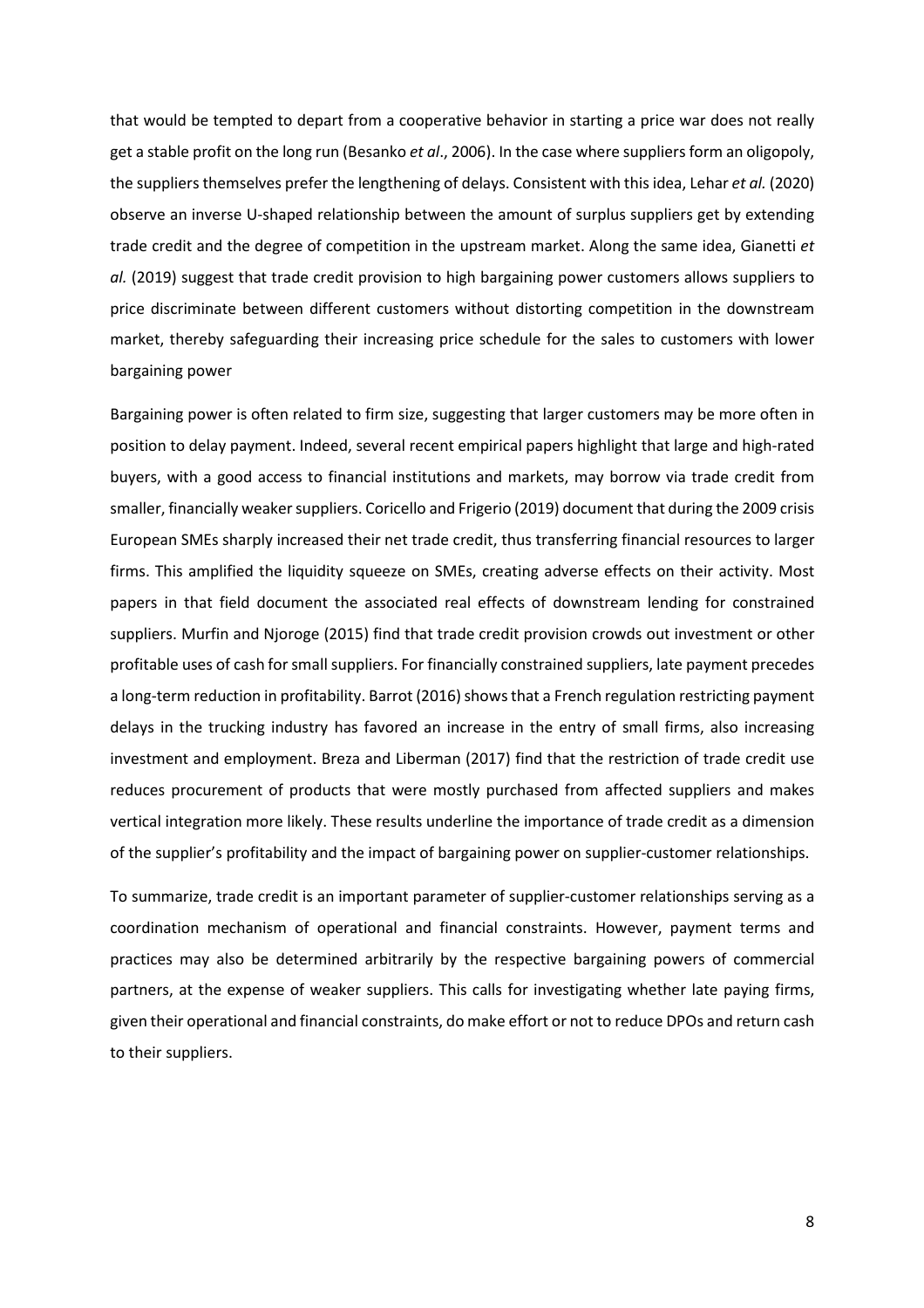## 3. Data

## The sample

l

In this paper, we use the Banque de France FIBEN database. It collects the financial statements of companies registered in France with turnover exceeding € 0.75 million or, until 2012, with bank debt exceeding € 0.38 million. Hence, FIBEN represents a large share of French firms at the exception of very small businesses such as proprietorships and small retailers. In 2017, its coverage rate was over 89% in terms of turnover of all companies which are subject to corporate tax in France. The database also contains the solvency' rating provided by the Banque de France ratings system.

The data are collected in FIBEN at the legal entity level. Then, the legal units pertaining to the same firm<sup>3</sup> are consolidated according to their financial links. The study population includes the firms belonging to all industrial and commercial sectors, excluding the financial and the public sectors. The panel covers a period of 14 years, from 2004 to 2017. The size and the sector of activity are determined at the firm level<sup>4</sup>. Appendix A provides a comprehensive presentation of the firms' population.

Days of purchases outstanding (DPO), defined as "payables" in the following, are computed for each firm on an annual basis by using balance sheet (BS) payable accounts. Thus, DPO is the annual ratio of BS payable accounts, net of advances and prepayments, divided by firm purchases of goods and services and expressed in days (i.e., multiplied by 360). It provides a proxy of the average maturity of current suppliers' invoices of each firm as a buyer. Taking 60 days as the upper (legal) cap, late payers are those firms with computed payables exceeding 60 days.

In this paper, we retain only non-financial and private firms and we restrict the sample to firms with payables positive and lower than 120 days or 150 days in certain sectors (see below). The choice of industry-specific ceilings reflects special payment patterns in well-defined activities where payables are structurally much longer either because of the length of the production process, e.g., real estate

<sup>&</sup>lt;sup>3</sup> As defined by the French decree "No. 2008-1354 on the criteria for determining the category to which an enterprise belongs for the purposes of statistical and economic analysis" defines the statistical concept of firm as "the smallest combination of legal units constituting an organizational unit for the production of goods and services which enjoys a certain degree of autonomy in decision-making, in particular for the allocation of its current resource the smallest combination of legal units constituting an organizational unit for the production of goods and services which enjoys a certain degree of autonomy in decision-making, in particular for the allocation of its current resources".

 $<sup>4</sup>$  In the case of a firm consisting of several legal units, the sector is determined from a sector grouping of the</sup> legal units. The sector retained is that of the legal units whose weight in the firm is the greatest in terms of turnover, provided that this exceeds 50%. Otherwise, the classification by sector of the various "groupings" of legal units is made on the basis of the number of employees, always provided that the weight exceeds 50%. Failing that, we return to the classification by turnover, using the sector of units with the highest share.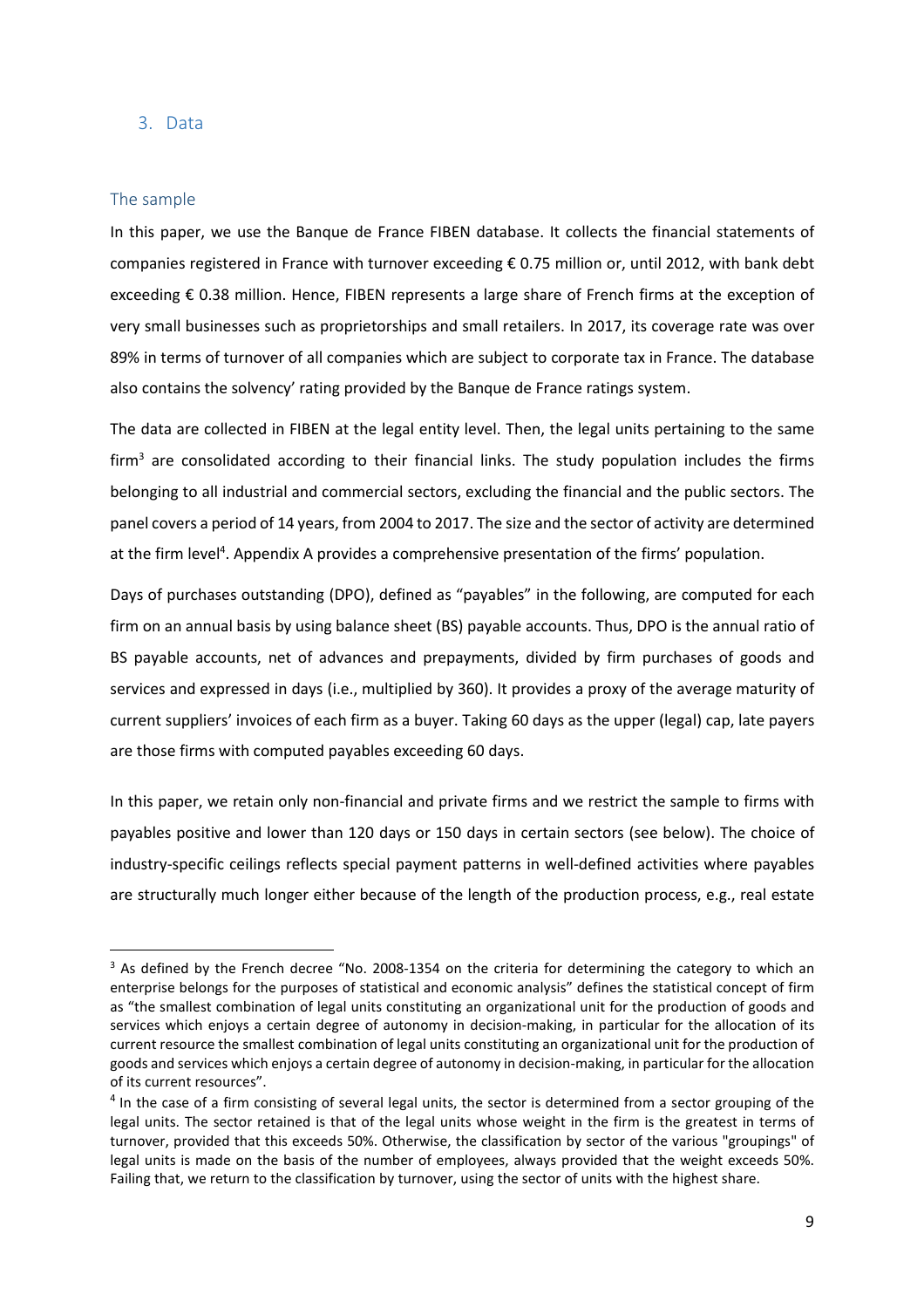construction, because of the practices of paying institutions such as State in healthcare, or because clients are rather subcontractors than customers, as in services to businesses. Moreover, the 150 days' limit (instead of 120 days) in these industries preserves the same sector composition in the sample as in the total population (see Appendix A.1. for details). Indeed, firms with delays higher than these thresholds – which represent around 5% of the entire FIBEN population – are overly firms facing operational and financial difficulties that favour abnormal extra drawing on payables. We exclude them because we want to focus on firms that are likely to have some discretion in their payment policy, given their operational and financial constraints, in order to adjust (or not) payables if they actually are late payers. Firms in financial distress, or very young firms with limited sales, may be constrained in a way excluding this possibility.

For similar reasons, and following the same procedure, we exclude firms displaying a sales-topurchases ratio higher than 2.5 in most sectors and higher than 7.5 in the three previously mentioned sectors. Firms beyond these ratios are firms with very low sales (relative to their purchases), reflecting either a starting or a vanishing activity. These firms are assumed to be too far from the frontier of firms that are paying on time, or could at least try to adjust the speed at which they pay invoices. Finally, we exclude firms that are not rated by the Banque de France ratings system and we left out companies belonging to a foreign group as they are more likely not subject to the legal payment norm in force in France for their suppliers. At the end, after panel selection, the annual number of firms in the population is around 100.000 firms per year.

#### Univariate analysis: Late payments in the French context

Table 1 presents the mean of payables in days of purchases outstanding (DPO) over the 2004-2017 period by firm size. It shows that large firms maintained higher DPOs towards their suppliers over all the period, relative to other firms. Moreover, the median values observed for the large firms remain well beyond the legal ceiling of 60 days. On the contrary, SMEs and intermediate sized businesses reduced DPOs, starting in 2007, just before the implementation of the 60 days' norm by the French "LME" law.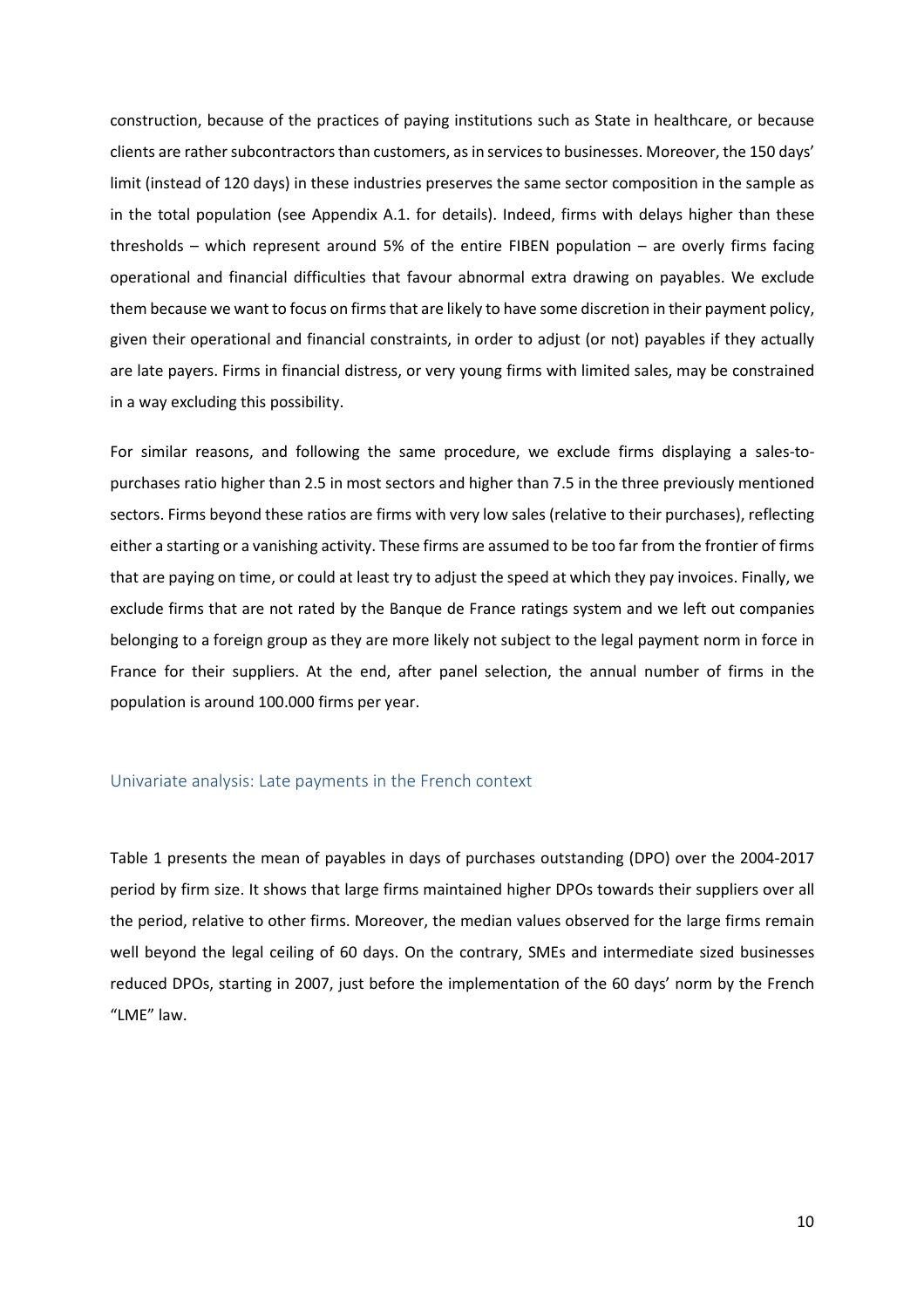|      | Very small<br>SMEs (turnover<br>$<$ £2 million) | <b>SMES operating</b><br>a single legal<br>entity | <b>SMEs operating</b><br>several legal<br>entities in a<br>group | Intermediate-<br>sized firms ISE | Large firms |
|------|-------------------------------------------------|---------------------------------------------------|------------------------------------------------------------------|----------------------------------|-------------|
| 2004 | 55,6                                            | 56,4                                              | 62,6                                                             | 66,5                             | 69,1        |
| 2005 | 56,2                                            | 57,2                                              | 62,7                                                             | 66,5                             | 71,3        |
| 2006 | 56,3                                            | 57,1                                              | 62,6                                                             | 65,6                             | 69,4        |
| 2007 | 54,5                                            | 55,8                                              | 61,4                                                             | 64,6                             | 71,8        |
| 2008 | 51,2                                            | 52,9                                              | 58,6                                                             | 61,2                             | 67,6        |
| 2009 | 49,0                                            | 50,1                                              | 56,8                                                             | 59,6                             | 65,2        |
| 2010 | 48,8                                            | 49,4                                              | 57,2                                                             | 59,4                             | 64,7        |
| 2011 | 48,1                                            | 48,3                                              | 56,1                                                             | 57,8                             | 63,3        |
| 2012 | 46,8                                            | 47,5                                              | 55,7                                                             | 57,2                             | 63,5        |
| 2013 | 46,4                                            | 47,2                                              | 55,9                                                             | 56,9                             | 63,9        |
| 2014 | 44,8                                            | 45,9                                              | 55,3                                                             | 56,5                             | 61,9        |
| 2015 | 44,6                                            | 45,6                                              | 55,3                                                             | 56,8                             | 63,5        |
| 2016 | 45,1                                            | 46,7                                              | 56,3                                                             | 57,9                             | 65,7        |
| 2017 | 45,3                                            | 47,0                                              | 56,6                                                             | 59,3                             | 61,9        |

Table 1: Average payables in days of purchases outstanding (DPO) over the 2004-2017 period

Source: Banque de France and authors' calculus.

This observation is unsurprisingly consistent with the high frequency of late payers among large firms as seen previously from Figure 1. It shows a dramatic drop of the share of firms paying late over the period starting in 2007-2008, just before the implementation of the LME 60 days' norm, except for large firms. While the drop of late payments is impressive in the very small and other SMEs, around two third of the largest firms continue to pay late at the end of the 2010s.

What explains both the existence of a sizeable share of late payers among firms and its apparent heterogeneity across size classes? To provide a first insight into the factors explaining these observations, one might consider being a late payer as a state, which each firm may either enter or leave during its existence. Accordingly, the apparent persistence of late payments could be the result of the dynamics of the entry in and exit from the late payer status. Indeed, the longer firms becoming late payers (i.e., with DPOs becoming larger than 60 days) stay in the late payer status, the larger the fraction of firms appearing as late payers a given year. Hence, the length of the late payer spell will be determined by both the rates of entry and exit of the late payer state. Figure 2 illustrates this point by showing the average annual transition rates into and out from the late payer state for five classes of increasing firm size. It appears that while entry rates are similar (although statistically different) across size classes, exist rates are clearly decreasing as firm size increase, ranging from 25% for small firms to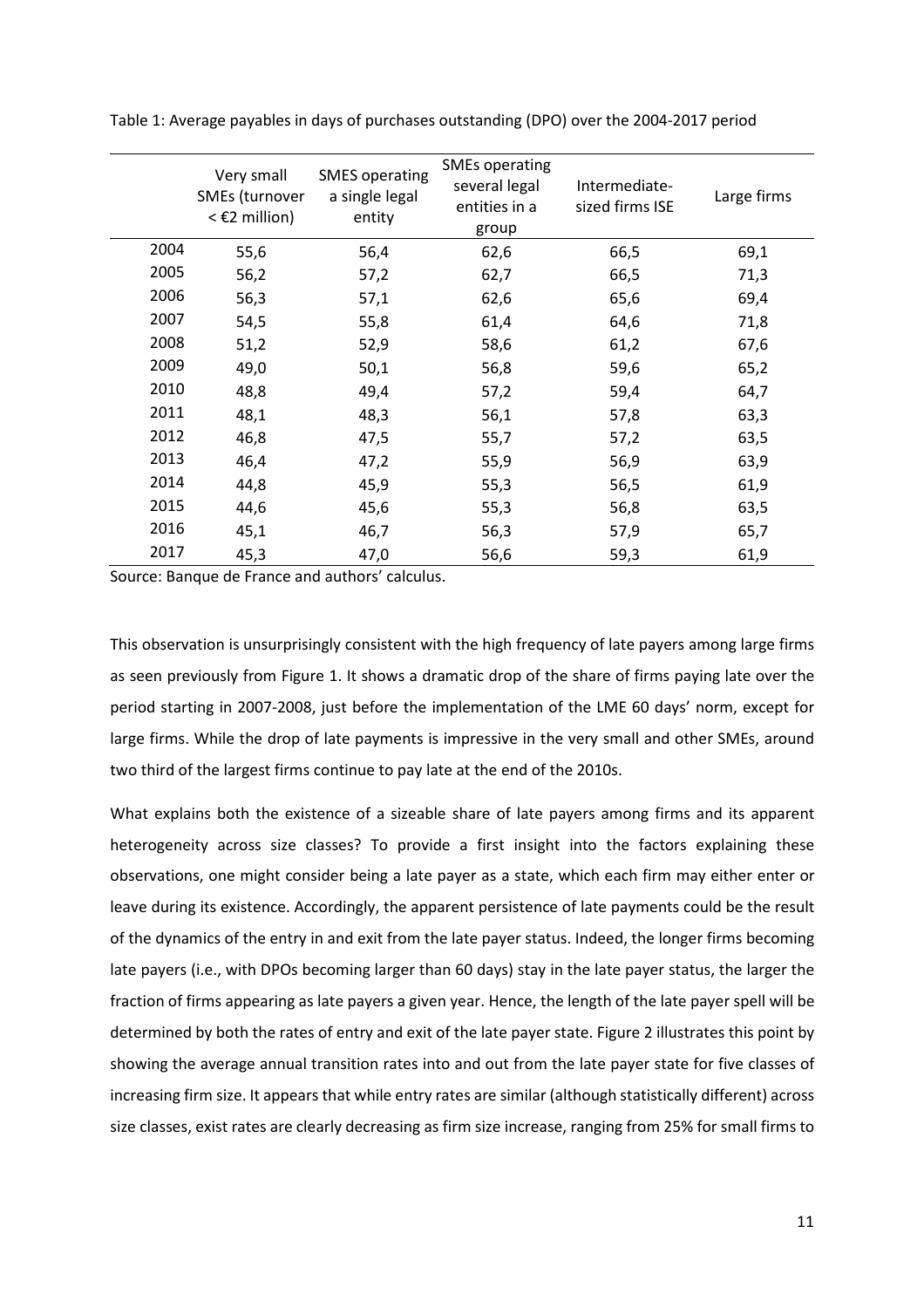7.9% for large firms. Thus, large firms are late payers for longer durations, which results in the larger proportion of late payers among large firms as observed from Figure 1.<sup>5</sup>



Figure 2: Average transition rates (in %)

"time to late" designates the proportion of firms with DPOs smaller than 60 days that became late payers (DPO's larger than 60 days) over one year. "late to time" designates the proportion of late payers that pay on time one year later. Transition rates are computed including firms that are at least present in the data for 10 years.

Source: Banque de France FIBEN database and authors' calculus

 $\overline{a}$ 

Consequently, it appears that the persistence of late payment in merely linked to the time firms remain late payers, which appears to be related to firm size. As the late payer status is defined relatively to the 60 DPOs threshold, exiting from the late payer state requires firms to reduce the DPOs below this level. However, this could happen more or less readily, depending to some extent upon their financial and operational constraints, but also upon their ability to maintain the financial gain of being a late payer, possibly linked to size. To illustrate this issue, Table 2 shows the changes in DPOs across size classes distinguishing between firms paying on time and late payers between 2004 and 2017. It shows considerable differences in the firms' payment behaviour depending of their size. In, particular, it confirms that large firms that are late payers are less prompt to reduce the payment delays, on average.

<sup>&</sup>lt;sup>5</sup> Assuming that the transitions into and from the late payer status follow a Markov-1 process, the stationary proportion of late payers within firms would be 29% (resp. 56.7%) for small (resp. large) firms. These values are overly consistent with the proportions displayed in Figure 1.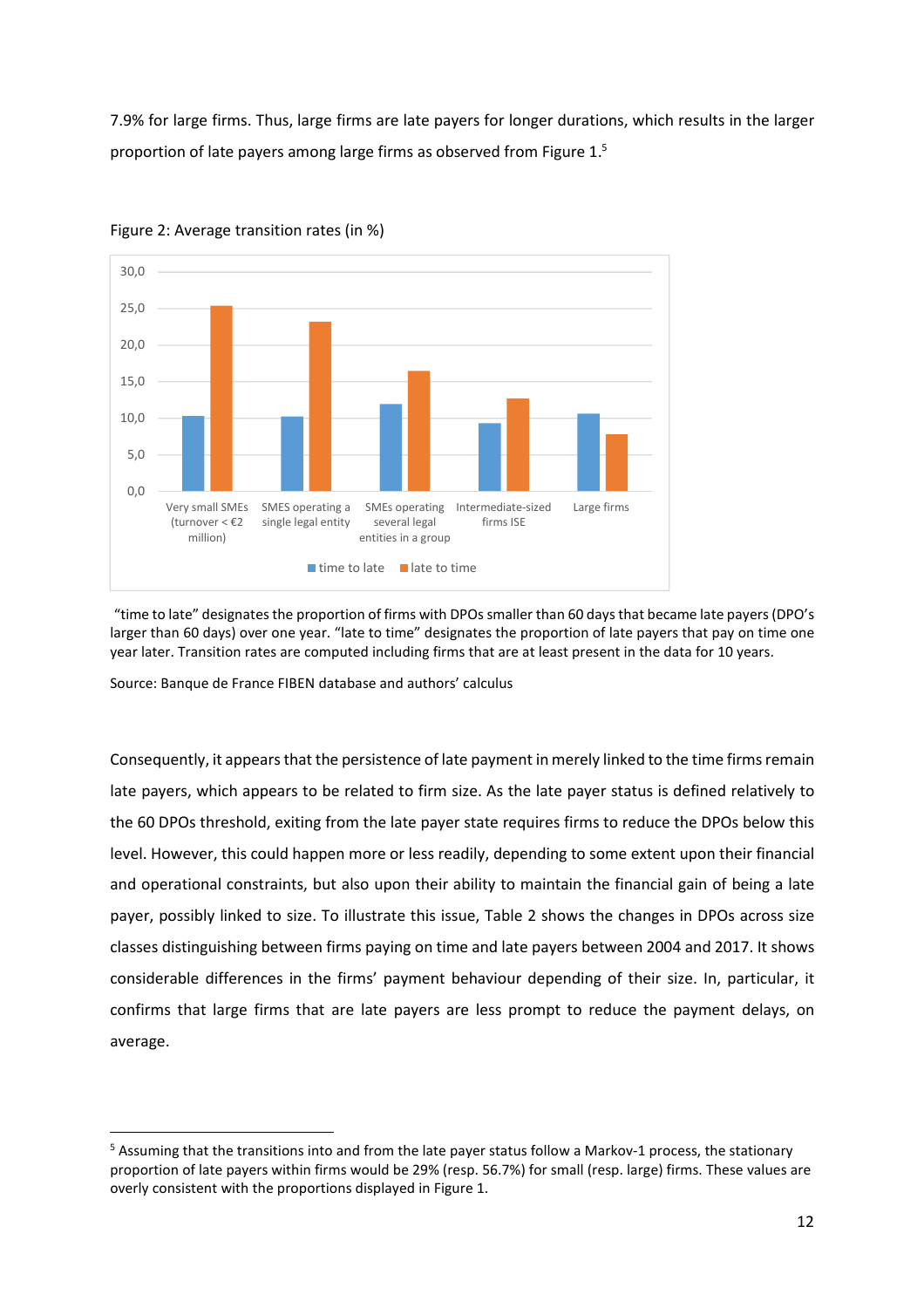|                               | On time payers |      |      | Late payers |           |      |            |
|-------------------------------|----------------|------|------|-------------|-----------|------|------------|
|                               | Median         | Mean | Std  | Median      | Mean      | Std  | Difference |
| Very small firms              | 1.7            | 4.9  | 24.6 | $-7.9$      | $-8.8$    | 71.5 | $13.7***$  |
| Single unit SMEs              | 1.1            | 3.3  | 17.6 | $-6.8$      | $-8.3$    | 43.8 | $11.6***$  |
| <b>Affiliated SMEs</b>        | 2.0            | 5.9  | 25.0 | $-4.5$      | $-5.5$    | 60.0 | $11.4***$  |
| <b>ISE</b>                    | 0.8            | 2.6  | 14.4 | $-2.5$      | $-3.6$    | 35.7 | $6.1***$   |
| Large firms                   | 0.7            | 2.0  | 8.8  | $-0.7$      | $-0.3$    | 24.2 | $2.3***$   |
| Difference Large<br>firms vs. |                |      |      |             |           |      |            |
| Very small firms              |                |      |      |             | $-8.5***$ |      |            |
| Single unit SMEs              |                |      |      |             | $-8.0***$ |      |            |
| <b>Affiliated SMEs</b>        |                |      |      |             | $-5.2***$ |      |            |
| <b>ISE</b>                    |                |      |      |             | $-3.3***$ |      |            |

Table 2: Mean, median and standard deviation of the change in payable delays depending of the payment status (late payer/on time payer) in the total population – complete period 2004-2017

Source: Banque de France and authors' calculus.

## 4. Methodology

As discussed in Section 2, the trade credit literature provides several rationales for suppliers and buyers to agree upon longer payment terms in order to share risks and profits in the supply chains, depending upon the features of the product market competition and the nature of traded goods. In addition, changes in payments terms and payment practices may also reflect the changes in the funding constraints of firms, especially in terms of access to bank short-term credit.

Our approach assumes that a share of a firm's changes in payment delays is not related to these operational and financial constraints and is autonomously linked to being a late payer, reflecting heterogeneous payment behaviour and, possibly, the impact of the customers and suppliers' relative bargaining power in their bilateral relationship. Therefore, in order to investigate the behavior of firms identified as late payers, we specify a model of changes in payment delays considering the late payer status as an explanatory factor and controlling for operational and financial constraints.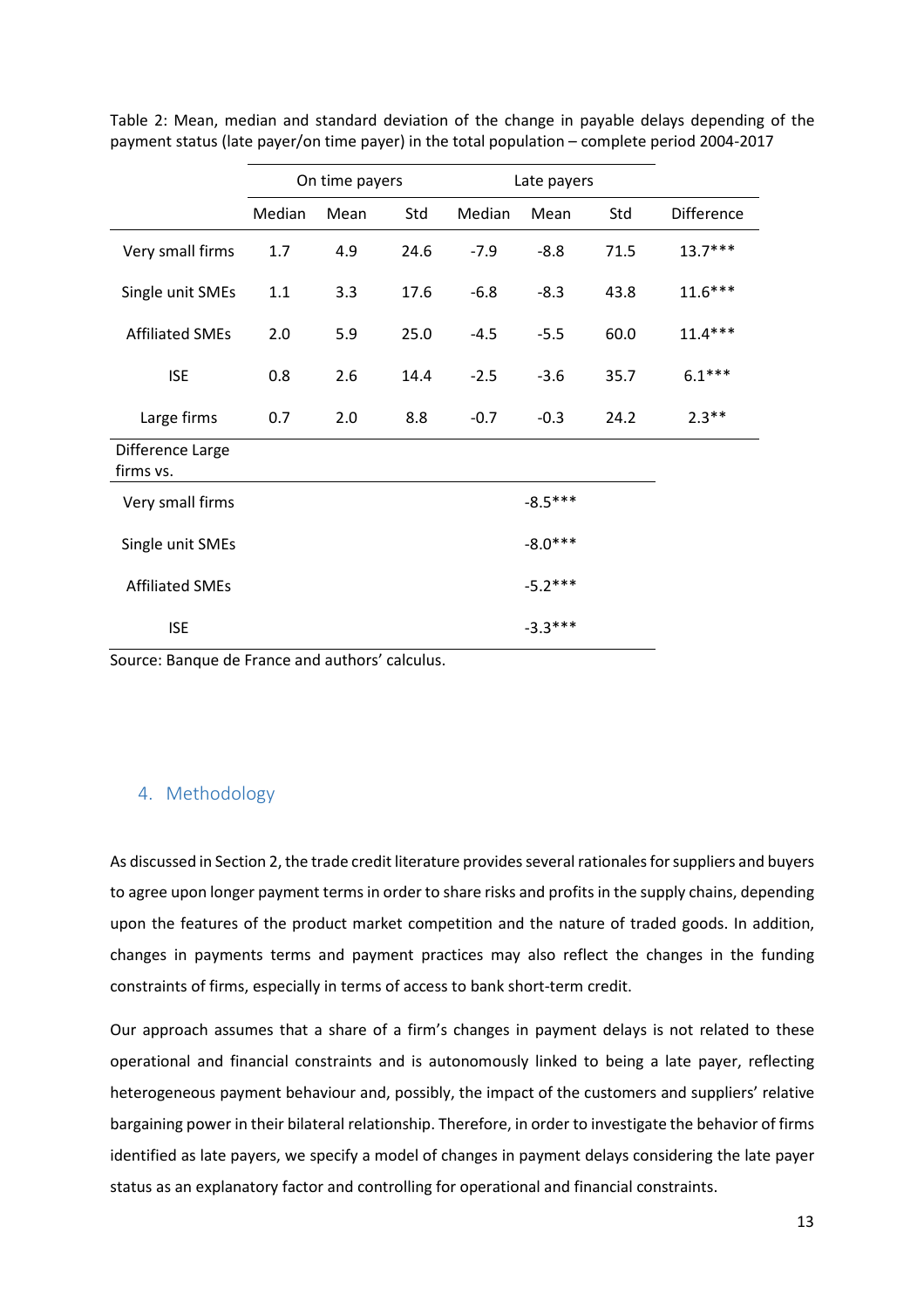However, this empirical strategy requires the identification of late payers. Here, we take advantage of the existence in the French legal norm of 60 days to identify the sub-population of buyers paying late. More precisely, this limit was enforced in 2009, *i.e*., after the start of our data. However, we do not try to evaluate the efficiency of the introduction of this legal limit for three main reasons. First, despite being a legal norm, the 60 days' limit has not been stringently enforced. Second, before its implementation in the French legal framework, it was widely acknowledged as a sound business practice. Therefore, the 60 days' limit might be a conventional threshold defining late payment over the entire observation period. We assume that this threshold provides a norm which firms may try (or not) to comply with or at least to get closer if they are identified as late payers. Finally, the scope of application of the threshold was nationwide, preventing the identification of a non-treated population as in Barrot (2016).

Focusing on the behaviour of firms conventionally defined as late payers allows identifying if being a late payer induces a subsequent effort to reduce payment delays. Accordingly, this leads to the following specification:

$$
\Delta P_{i,t} = \alpha + \beta Late_{i,t-1} + \gamma X_{i,t} + \varepsilon_{i,t} \quad (1)
$$

The endogenous variable  $\Delta P_{i,t}$  is the variation of payables over the year *t* for firm *i* with respect to the end-of-year payables at  $t-1$ , expressed in days of purchases.  $\textit{Late}_{i,t-1}$  is a dummy variable equal to 1 if a firm is a late payer defined as any firm with end-of-year DPOs exceeding 60 days in *t* – 1. Formally, late payment is linked to each invoice, which is either payed before or after its contractual terms, given the applicable legal requirements. However, only the end-of-year total payables are observable from the firm accounts. This accounting indicator is the conventional proxy of payment behavior, as a larger inventory of payables more likely reveals late payment practices. Indeed, under the assumption of a uniform distribution of sales over the year, end-of-year payables expressed in days of annual turnover would be equal to the average maturity of payables. Therefore, an average maturity larger than the threshold of 60 days would reflect that, on average, this firm is a late payer. In equation (1),  $X_{i,t}$  is a vector of control variables gathering variables known to be operational or financial determinants of payables. Finally, the error term  $\varepsilon_{i,t}$  possibly entails time and firm fixed effects. This specification allows testing the hypothesis of an association between the variations of payables that cannot be attributed to structural and operational characteristics of a firm and its late payer status in the preceding year. Therefore, if firms try to respect the 60 days' limit, we expect a negative *β* parameter, i.e., late payers a given year pay faster the following year.

The error term  $\varepsilon_{i,t}$  captures all idiosyncratic and unobserved variables that explain the variation in payables for a firm a given year. However, we cannot exclude that these variables could be correlated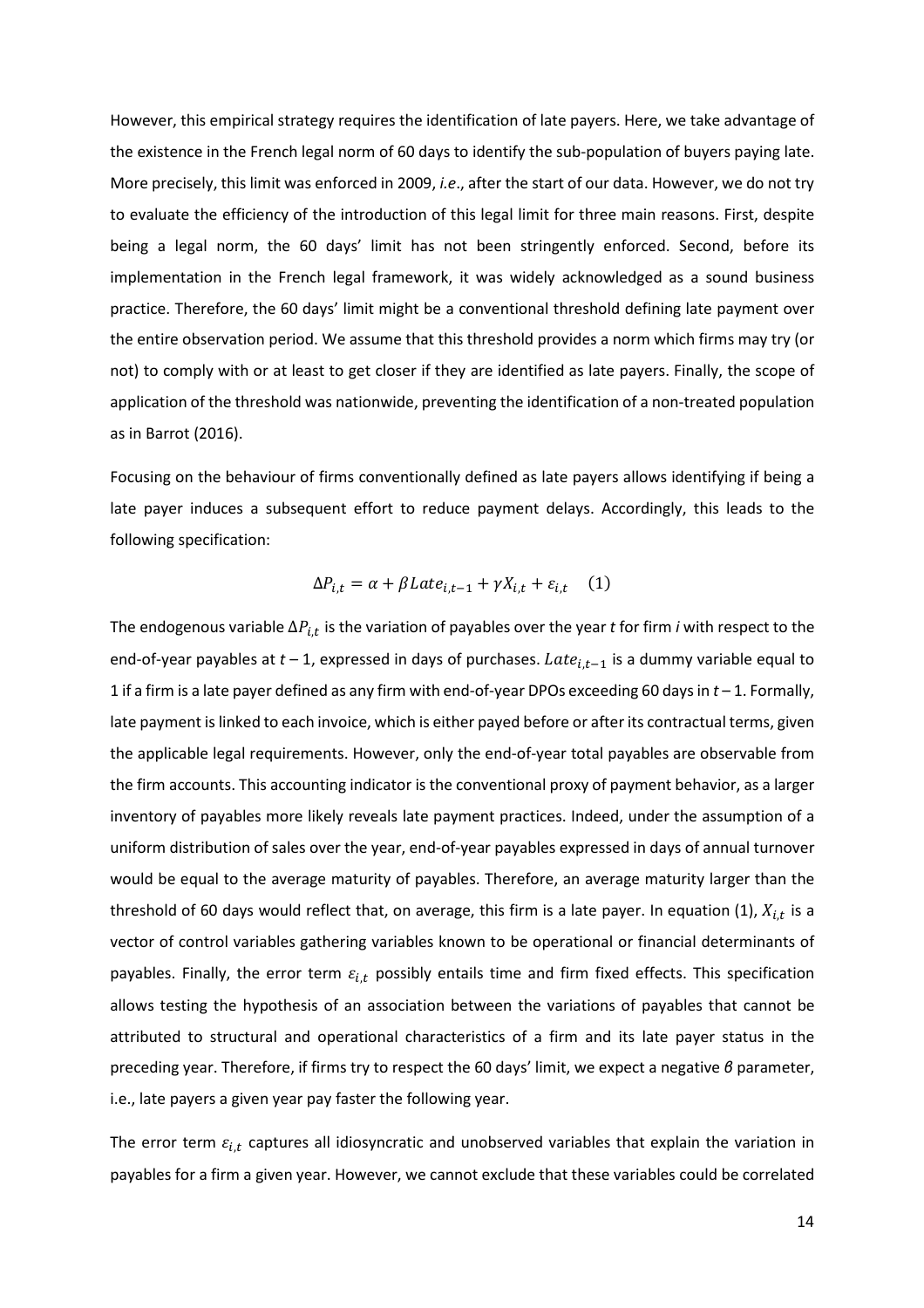with the late payer status. Indeed, if late payment has a behavioral dimension, it is likely that being a late payer would be correlated with unobserved variables associated with changes in payables. This would result in an endogeneity issue leading to a biased estimate of *β*. To address this issue, we follow the instrumental variables procedure described in Wooldridge (2002, p 623). Consequently, given the previously defined variables and a vector  $Z_{i,t}$  of instruments, we perform a binary probit regression:

$$
P(Late_{i,t} = 1 | X_{i,t}, Z_{i,t}) = \Phi(X_{i,t}, Z_{i,t}, \delta) \quad (2)
$$

Regression (2) yields the fitted probability  $\widehat{\Phi}_{i,t}$ , the probability for firm *i* to be a late payer at time *t*. In order to take into account possible structural changes in the relationship between the instruments and the late payer status,  $\widehat{\Phi}_{i.t}$  is estimated each year separately for all firms present that year in the data. In a second step, a two stages least squares instrumental variable estimation of model (1) is performed using instruments  $\widehat{\Phi}_{i,t}$  and  $X_{i,t}$ . To further control for heterogeneity, we specify this second step as a panel regression with time and firm fixed effects.

We consider the following control variables in the equation (1). First, we introduce changes in payables are likely to be determined by the growth of the firm's operations. We consider two indicators of firm growth: turnover growth and purchases growth. Firms increasing their purchases may alter their payment behavior and pay later. We therefore expect a positive relationship between the growth of purchases and the changes in payables. In addition, the growth of sales may also determine payables. On the one side, growing sales increase the required working capital that may induce delayed payment. On the other side, growing sales may lead to increased cash inflows and facilitate faster payment. These variables are introduced under the form of dummies representing intervals of growth rates, to control for the existence of extreme negative of positive values (see Appendix B for the definitions of variables and summary statistics<sup>6</sup>). Furthermore, some structural characteristics of the firm's operations may also determine payment. More specifically, the ratio of sales to purchases proxies the intensity of the transformation of purchased inputs the firm performs and its position upstream or downstream along the supply chains. The larger the ratio, the smaller the relative importance of purchases. We therefore expect a negative relationship between this ratio and changes in payables. This variable is also introduced under the form of dummies representing intervals of the ratio to control here for extreme positive values reflecting very specific characteristics of firms located in sectors such as the services to businesses sector or the real estate sector, where the payment delays could be by nature very long. Besides these growth and structural indicators, we consider usual variables that reflect the operational cycle of the firm and ultimately determine its cash position.

l

<sup>&</sup>lt;sup>6</sup> Table B.1 presents the mean, median and standard deviation of the main economic and financial ratios in the firms' population.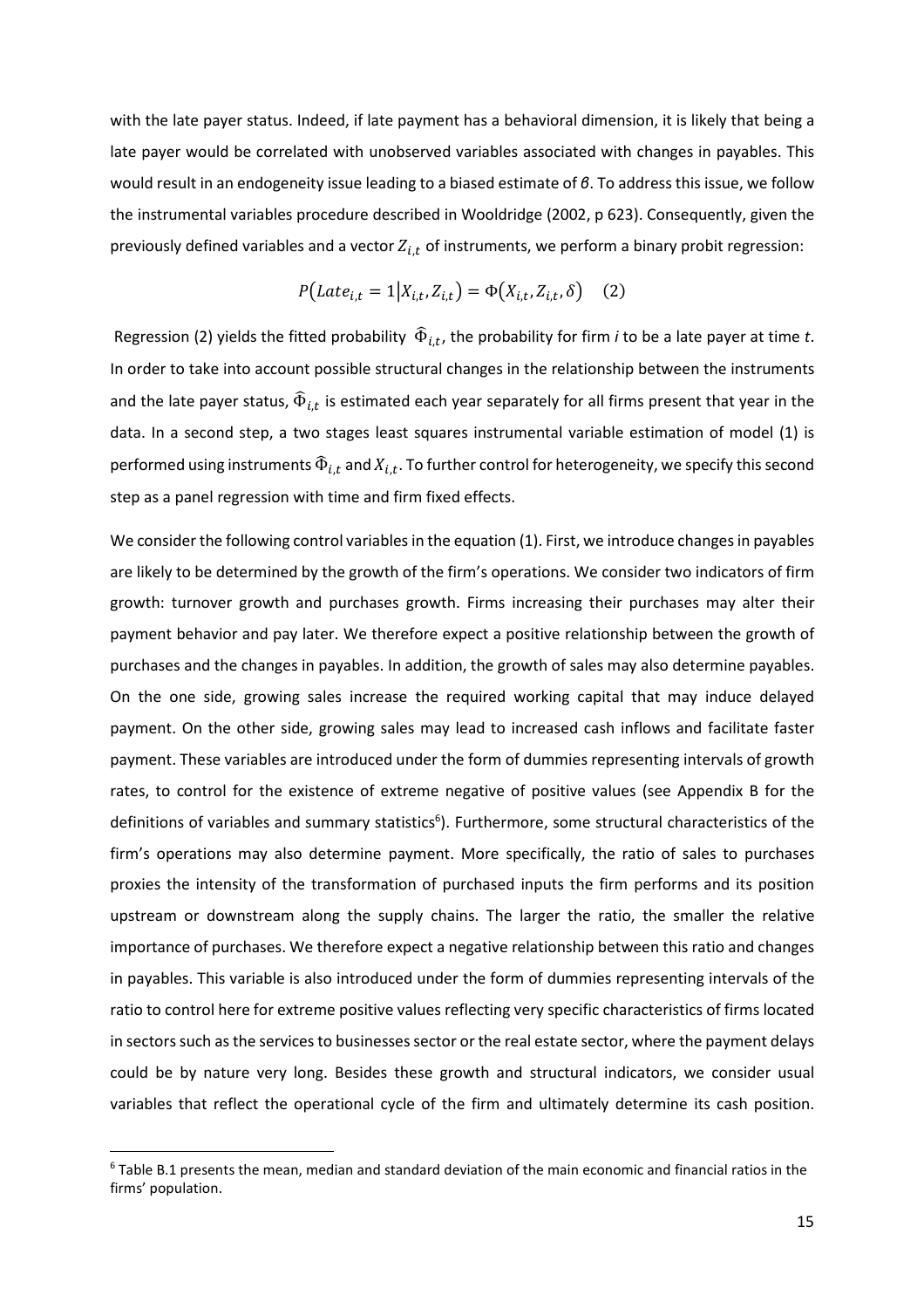Hence, we introduce both the contemporaneous changes in receivables and inventories (both expressed in days of turnover) as well as the variation of total bank debt, as firms may try to absorb changes in bank debt by altering their payment behavior. We expect a positive association between changes in payables and changes in receivables and inventories and a negative one with changes in bank debt. In addition, the firm liquidity may determine payment behavior. We therefore introduce as additional control variables the lagged cash and liquid assets holdings, on the one hand, and total bank debt, on the other one (both in percentage of total assets). We expect a negative association for both variables with changes in payables, a better access to liquidity potentially facilitating faster payment. We consider also the profit margin, expecting firms more profitable to pay faster. Finally, we introduce the firm credit rating in order to capture the effect of financial strength on changes of payables, assuming that weaker firms may delay payment to relieve partially their financial constraints or, on the contrary, may be required to pay faster by their suppliers.

In the first stage logistic regression - equation (2) -, we have chosen the following instruments. First, we introduce a set of variables that reflect environmental and structural features which could affect the current payment terms agreed by the trade partners. We therefore consider broad characteristics as industry, size classes, and year effects, as variables which are likely to be associated with the late payer status while being independent from the unobservable factors determining changes in payables. We also add the ratio of sales to purchases, which could also determine the level of current payment delays along the production process. In the same vein, we also consider the lagged median value of payables (in days of purchases) in each "bucket" built by crossing the firm's sector and its size class, which provide a firm independent assessment of the payment practices among the firm's peers. Second, we introduce as instruments the lagged values of the changes in the two main components of the firm working capital, *i.e.,* receivables and inventories, over the last two years, and expressed in days of turnover, as well as the lagged net cash reserves ratio, defined as the sum of cash and liquid financial assets minus short-term debt and expressed in days of turnover. These variables may determine the late payer status while being independent of current management decisions of working capital.

Our main regression considers late payment defined as payables exceeding 60 days of purchases, as this threshold has been considered for long by practitioners as a sound business practice and has been incorporated in the French law in 2009. Therefore, we expect a negative relationship between late payment and changes in payables, firms exceeding the 60 days' threshold at one moment being expected to try to pay faster subsequently. We extend this approach in two dimensions. A first extension consists to consider an alternative 90 days' threshold to identify specific patterns among firms with are presumed to be the worst payers. Indeed, the 60 days' limit cannot be considered as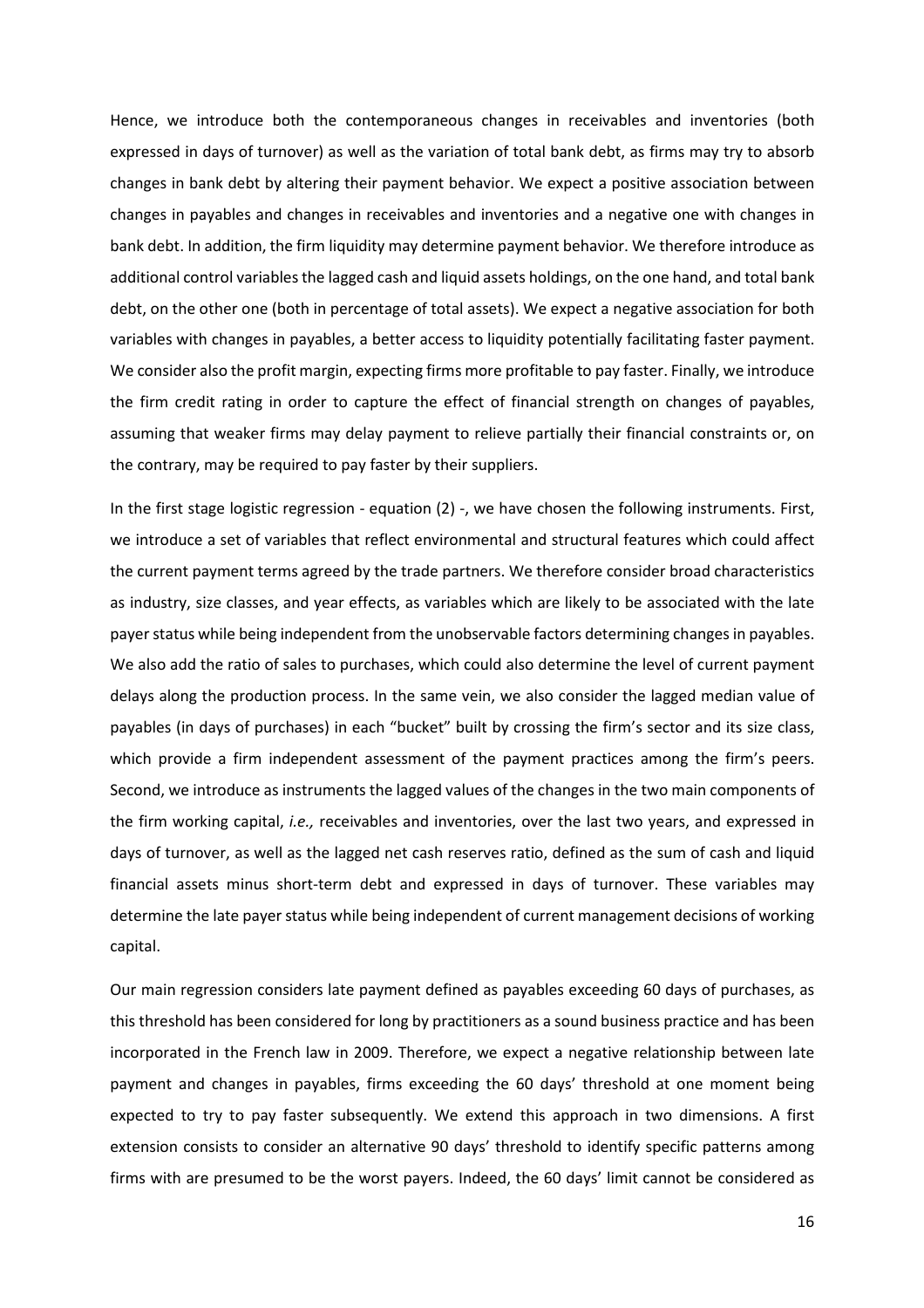binding in our data for at least two reasons: i) the norm was introduced in the French law only in 2009 while our data start in 2004, ii) it was not stringently enforced as late payers were not penalized until very recently<sup>7</sup>. Therefore, despite its wide acceptance as defining sound business practices, the choice of the 60 days' threshold remains somehow arbitrary. Indeed, late payers could be indifferent to the 60 days' norm while nevertheless trying to reduce DPOs over 90 days, considered as overly excessive. However, firms with payables exceeding 90 DPOs could also be in situations, e.g., financial distress, making any reduction impossible, all things being equal.

A second extension consists to replace the late payment dummy by the lagged end-of-year DPOs. Indeed, a significant effect associated to the late payment dummy could just reflect a more general correlation between changes of payables over one year and the level of payables at the end of the previous year. Nevertheless, if firms specifically adjust their payment behavior with respect to a conventional (or legal) 60 days' norm, we expect firms exceeding it to reduce more their DPOs than the other firms. This approach therefore allows testing for the specificity of the 60 days' threshold in terms of payment. The estimation of this third model does not require the first stage probit regression and relies only on the two stage least square IV estimation, using the same set of instruments.

## 5. Results

l

## Baseline regression: Complete sample

First, we estimate the system of equations (1) and (2) for the whole population over the entire period 2004-2017, and the late payer status defined as DPOs larger than 60 days. Table 3 gathers the estimation results of the probit regressions for the two thresholds (60 and 90 days) for all firms belonging to the complete sample and for the year 2004<sup>8</sup>. Table 4 gathers the results of the various specification of equation (1) for the same population.

<sup>&</sup>lt;sup>7</sup> Since 2016, the department of the French Ministry of Economics and Finance which is in charge of the followup of competitive practices has implemented (non-systematic) surveys on the firms' payment delays and applied penalties up to €3 million to delinquent companies.

<sup>&</sup>lt;sup>8</sup> Recall that the probit model has been estimated for year of the period under study, providing annual probability to be late which are integrated in the estimation of the equation 1.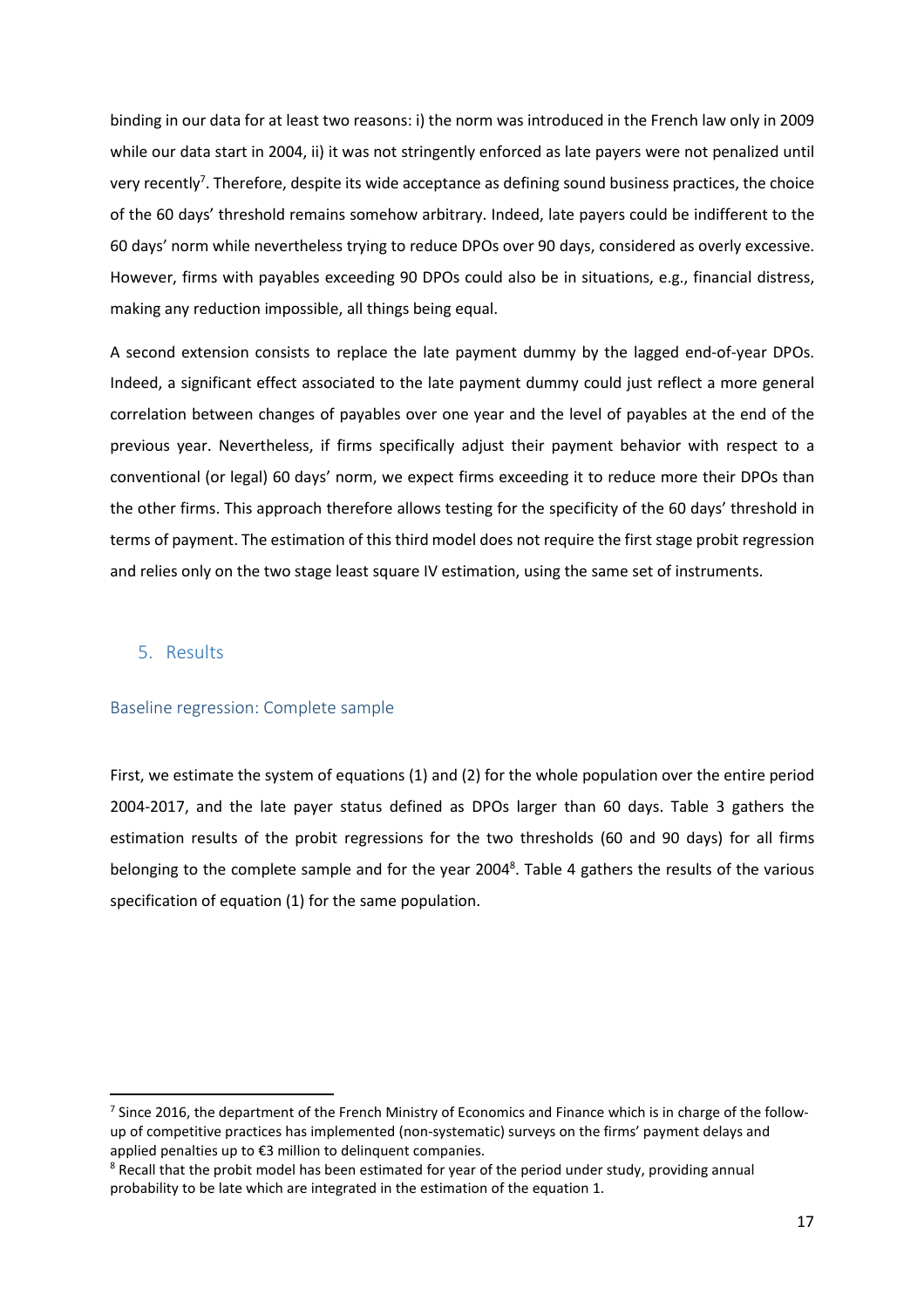|                          | (1)          | (2)          |
|--------------------------|--------------|--------------|
|                          | Over 60 days | Over 90 days |
| Lag. median DPOs         | $0.058***$   | $0.045***$   |
| Sales to purchases ratio |              |              |
| Intermediate             | $0.576***$   | $0.384***$   |
| High                     | $0.417***$   | $0.205***$   |
| Lag 1Y var. receivables  | $0.013***$   | $0.01***$    |
| Lag 2Y var. receivables  | $0.004***$   | $0.005***$   |
| Lag 1Y var. inventories  | $0.003***$   | $0.003***$   |
| Lag 2Y var. inventories  | $0.002***$   | $0.003***$   |
| Lag cash ratio           | $0.001***$   | $0.005**$    |
| SME single entity        | $0.160***$   | $0.121***$   |
| <b>SME</b> groups        | $0.447***$   | $0.328***$   |
| <b>ISE</b>               | $0.413***$   | $0.335***$   |
| Large firms              | $0.734***$   | $0.402***$   |
| Intercept                | $-3.93***$   | $-4.81***$   |
| Industry FE              | Yes          | Yes          |
| <b>Annual FE</b>         | Yes          | Yes          |
| Pseudo R-square          | 17.3%        | 8.6%         |
| Somer's D                | 0.422        | 0.363        |
| % concordant             | 71.1         | 68.1         |
| N                        | 75751        | 75751        |

Table 3 Probit regression results

Table 4 shows the estimation results of the binary probit model of a firm being a late payer for 2004.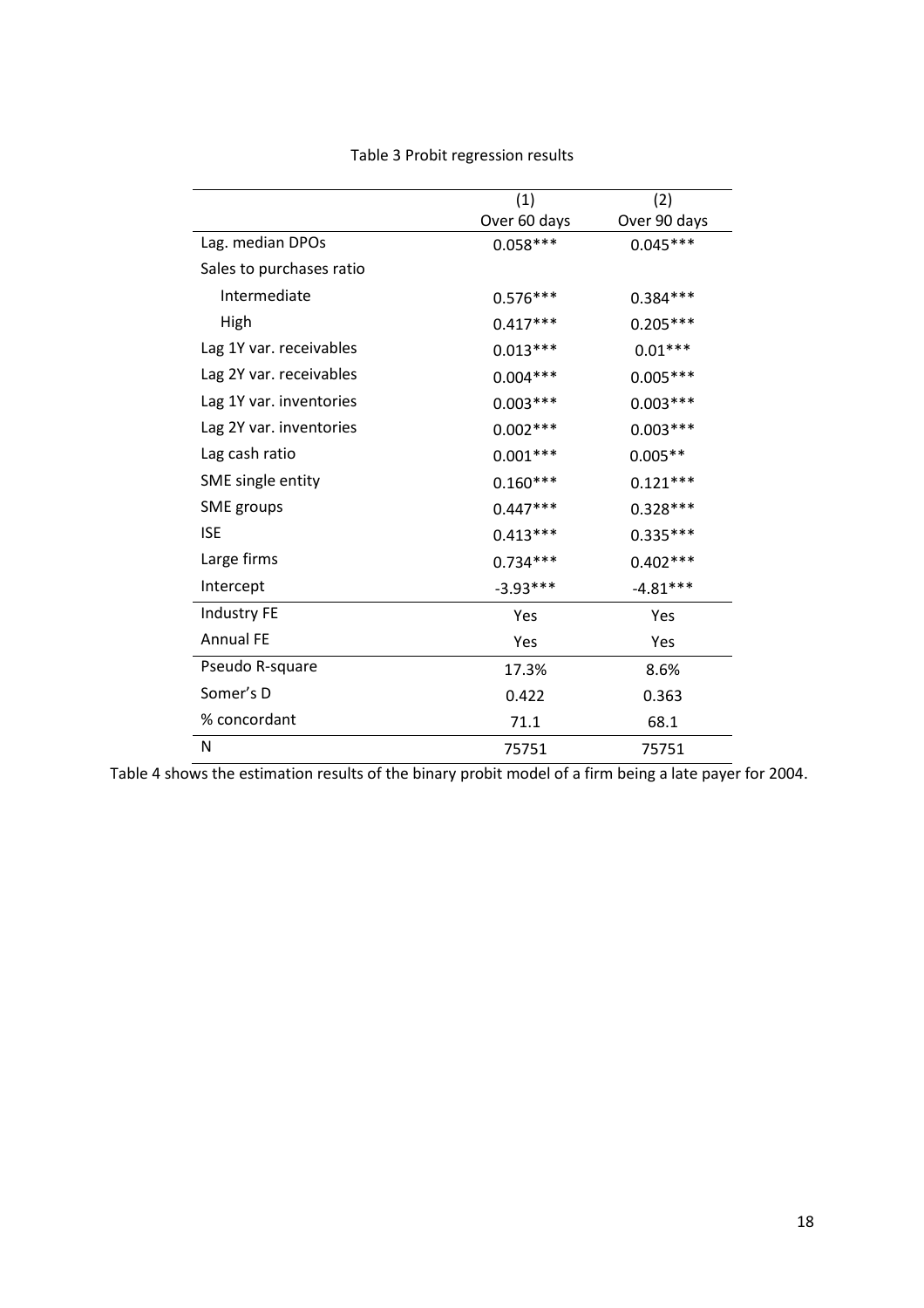|                         | $-1$               | $-2$        | $-3$               | $\overline{-4}$    |
|-------------------------|--------------------|-------------|--------------------|--------------------|
|                         | IV <sub>2SLS</sub> | <b>OLS</b>  | IV <sub>2SLS</sub> | IV <sub>2SLS</sub> |
| Over 60 days            | $-5.10***$         | $-19.43***$ |                    |                    |
| Over 90 days            |                    |             | $-0.97**$          |                    |
| Lag. DPOs               |                    |             |                    | $-0.016**$         |
| <b>Purchases growth</b> |                    |             |                    |                    |
| <u>Low</u>              | $0.38***$          | $0.26***$   | $0.37***$          | $0.37***$          |
| <b>Intermediate</b>     | $0.92***$          | $0.71***$   | $0.92***$          | $0.92***$          |
| <b>High</b>             | $1.31***$          | $1.28***$   | $1.28***$          | $1.28***$          |
| Sales growth            |                    |             |                    |                    |
| <u>Low</u>              | $-1.08***$         | $-0.85***$  | $-1.1***$          | $-1.10***$         |
| Intermediate            | $-1.39***$         | $-1.03***$  | $-1.42***$         | $-1.42***$         |
| <b>High</b>             | $-2.48***$         | $-1.79$     | $-2.54***$         | $-2.54***$         |
| Sales to purchases      |                    |             |                    |                    |
| ratio                   |                    |             |                    |                    |
| <b>Intermediate</b>     | $-1.69***$         | $-1.56***$  | $-1.73***$         | $-1.72***$         |
| <b>High</b>             | $-2.31***$         | $-2.13***$  | $-2.36***$         | $-2.35***$         |
| <b>Credit rating</b>    |                    |             |                    |                    |
| Intermediate            | 0.07               | $0.52***$   | $0.12**$           | $0.12**$           |
| <b>Poor</b>             | $0.82***$          | $2.24***$   | $0.93***$          | $0.92***$          |
| Cash ratio              | $-0.04***$         | $-0.04***$  | $-0.04***$         | $-0.04***$         |
| Lag. profitability      | $-4.56***$         | $-5.90***$  | $-5.23***$         | $-5.20***$         |
| Lag. bank debt          | $0.002***$         | $0.002***$  | $0.002***$         | $0.002***$         |
| Var. bank debt          | $-0.006***$        | $-0.003***$ | $-0.006***$        | $-0.006***$        |
| Var. receivables        | $0.29***$          | $0.25***$   | $0.29***$          | $0.29***$          |
| Var. inventories        | $0.10***$          | $0.09***$   | $0.09***$          | $0.10***$          |
| <b>Firms FE</b>         | <b>Yes</b>         | <b>Yes</b>  | <b>Yes</b>         | <b>Yes</b>         |
| <b>Time FE</b>          | <b>Yes</b>         | <b>Yes</b>  | Yes                | Yes                |
| R-square                | 33.2               | 23.9        | 28.7               | 32.5               |
| $\overline{\mathsf{N}}$ | 1.161.405          | 1.161.405   | 1.161.405          | 1.161.405          |

## Table 4 Instrumental Variables regression results

#### *The case of the 60 days' threshold*

Results in Table 3 show that being a late payer is positively related to the median value of payables in each buyer peer group built by crossing its sector and its size class. Hence, for each buyer, on average, the median trade credit use by its peers acts as an anchor of its own payment behavior, what reflects the role of structural factors in the determination of the probability to pay late. Next, the payment on due date is less frequent in firms with medium or high levels of the sales to purchases ratio which reflects the position of the firm in the production process. Thus, firms are more likely late payers in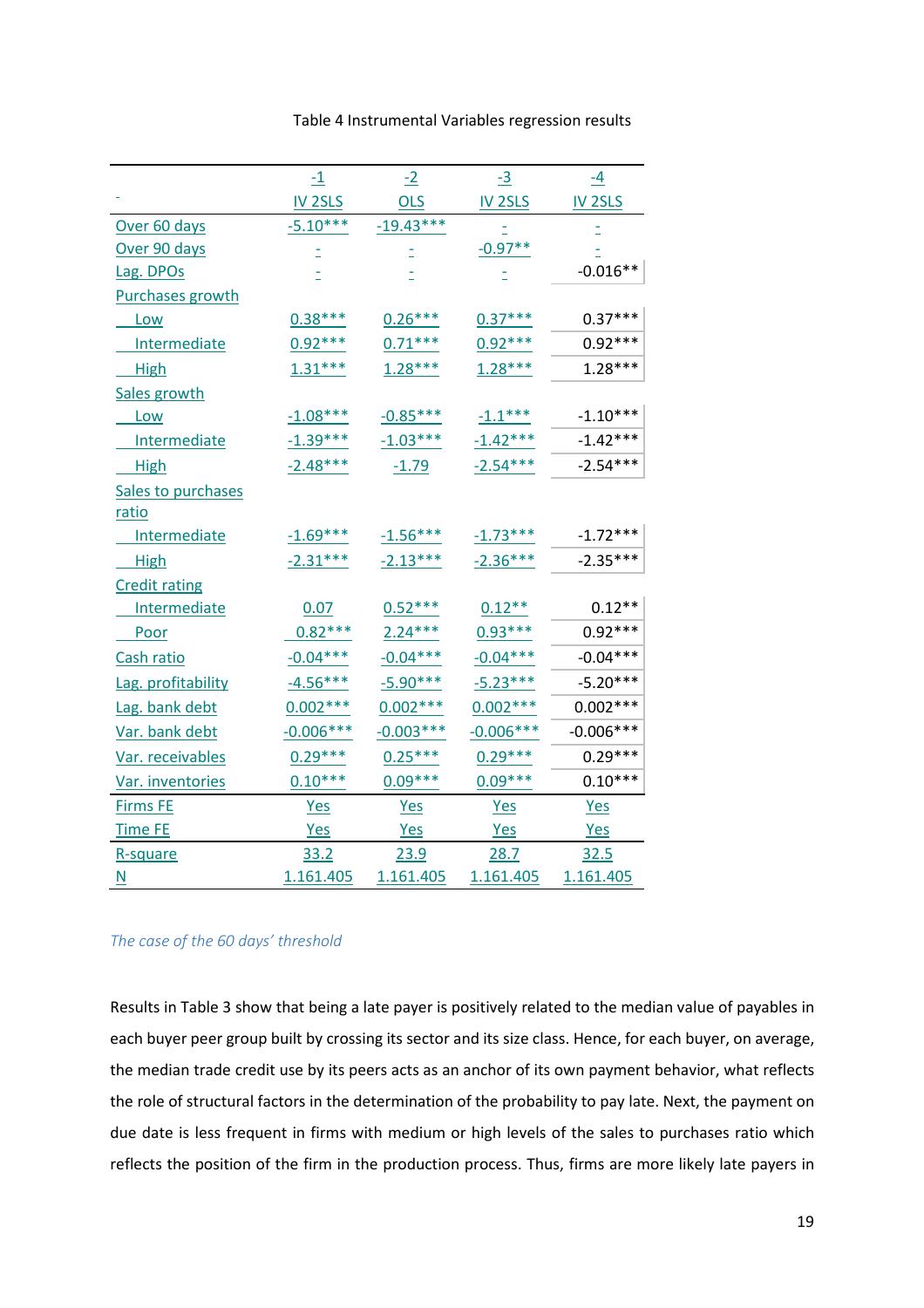upstream markets characterized by higher values of the Sales/Purchases ratio. This could reflect higher inventory costs, which could favor a lengthening of payment delays. In the same line of arguments, the late payer status is positively associated to the lagged values (with lags of one and two years) of the variations of the inventory turnover and accounts receivable (both expressed in days of annual turnover). The lagged values of these variables reflect the permanent reliance of firms on trade credit. Results show that if trade credit is used as a source of liquidity to finance firm operations and cover operations risks, the probability to pay on time decreases. Finally, the probability to be a late payer increases sharply with firm size (using very small SMES as the reference category), consistent with the facts showing a rising proportion of late payers with firm size (see Figure 1).<sup>9</sup>

Turning to the results of the main IV two-stage least squares panel regression in Table 4, Model (1) shows that being a late payer a given year is significantly associated with a reduction of about 5 days in DPOs the following year. Model (2) shows the results of the same specification using OLS, which yields a reduction in DPOs of more than 19 days. These results suggest the importance of the link between the late payer status and the unobservable specific factors explaining changes in DPOs at the firm level. Therefore, when controlling for this endogeneity bias by using IV 2LS method, late payers appear to reduce their DPOs of about 5 days, the model taking account for the buyers' working capital and financial constraints.

Consider now the control variables in the main regressions, starting with the operational constraints of the firms. First, a higher growth of purchases is associated with positive variations of DPOs. Simultaneously, sales growth is negatively associated with DPO changes. This result could be related to the increase of cash provided by the buyers' activity and the relaxation of financial constraints the economic growth generally induces. Moreover, the reference category in the regression is zero or a negative growth of sales. This may reflect the fact that less adverse constraints in the development of firms is associated to lower DPOs levels, once having controlled for the growth of purchases. Results confirm also that the position upstream or downstream of the buyer (reflected in the Sales/Purchases ratio) determines the capacity of buyers to change their trade credit use. Upstream buyers, located in the upper classes of the ratio, seem to be more prompt to reduce delays than downstream ones, located in lower classes of the ratio (here, the lower class of the ratio, with values lower than 1.25, serves as reference).

Results show also that financial health may help the buyer to reduce the length of DPOs. First, a higher level of cash and liquid assets reserves or a higher profitability (gross margin) reduce the use of trade

l

<sup>&</sup>lt;sup>9</sup> In the regressions by size classes realized later, the size dummies are logically excluded from the first stage binary probit regressions.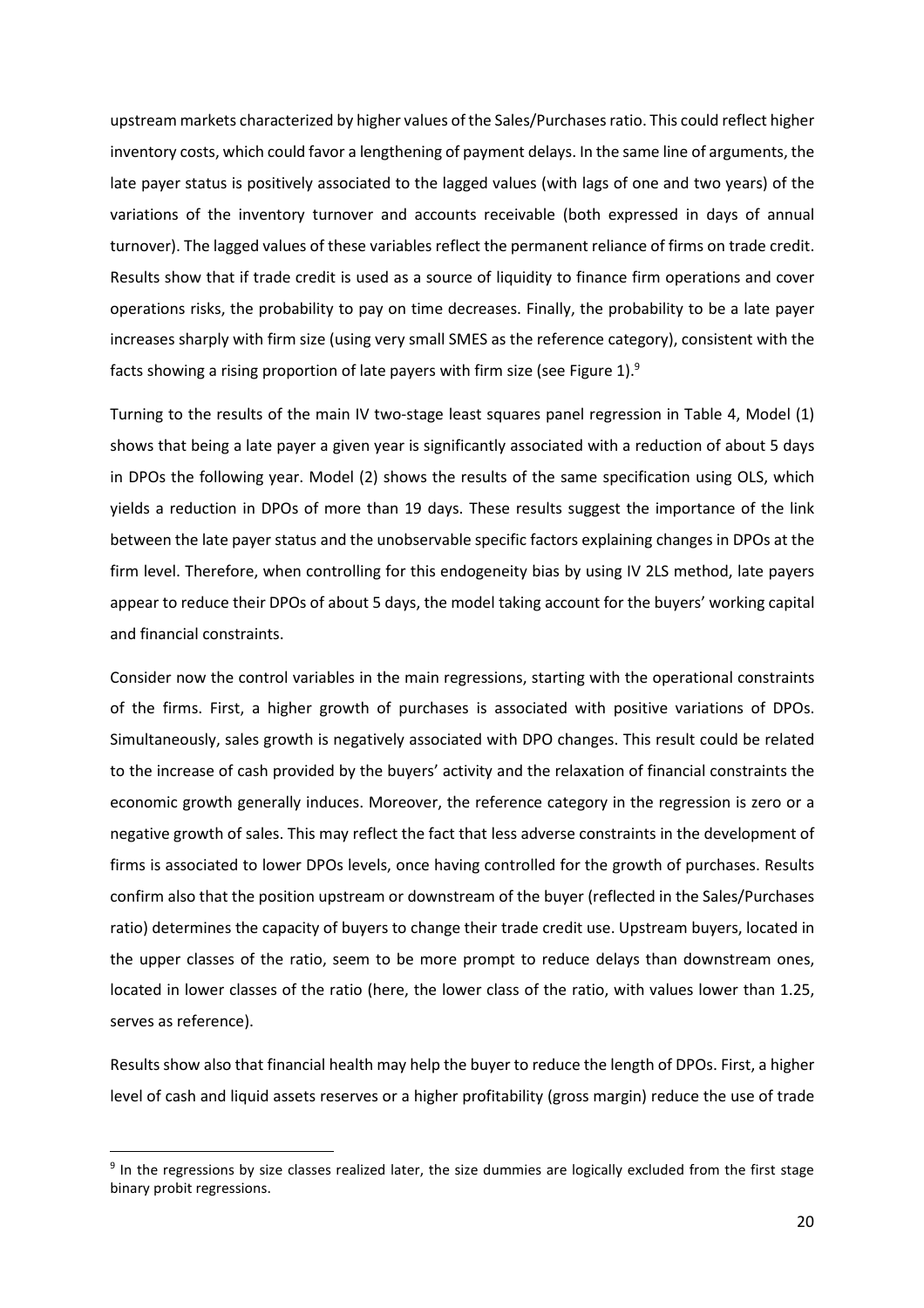credit, as these firms are less financially constrained. Moreover, a higher level of bank debt appears to supplement the use of trade credit. However, changes in bank debt are negatively related to changes in DPOs, reflecting a substitution in the short run between the two sources of external funding. Moreover, we observe a positive relationship between the trade credit use and a poor rating grade. This may reflect the larger reliance of less solvent firms on trade credit. To summarize, our results verify that both the availability of internal resources and the firm's credit quality contribute to the reduction of outstanding payables.

Then, the ability to reduce the payment delays is sensitive to the contemporary change in the firm's changes in the components of the required working capital, as reflected here in the changes in inventory turnover and receivables (both expressed in days of annual purchases). A positive change in the two variables tend, quite logically, to be associated to significant increases of outstanding payables, reflecting a higher pressure on the buyer liquidity.

#### *Alternative specifications of being a late payer*

l

The payment ceiling of 60 days cannot be considered as formally binding for firms for two reasons. First, it was introduced in French commercial law only in 2009 while our data start in 2004. Second, it was not stringently enforced as late paying firms were not penalized until very recently<sup>10</sup>. Therefore, despite its wide acceptance as defining sound business practices, choosing the 60 days' thresholds remains somehow an arbitrary choice. In order to check the robustness of our approach, we, first, consider the 90 days' threshold as an alternative. Indeed, late payers could be indifferent to the 60 days' limit while nevertheless trying to reduce DPOs over 90 days, considered as overly excessive. However, firms with payables exceeding 90 DPOs could also be in situations, e.g., distress, making a reduction of payables more difficult. Model 3 in Table 4 shows the regression results for the 90 days' threshold. Being a (very) late payer turns out to be negatively with changes in DPOs. However, the average reduction in DPOs turns out to be limited, i.e., about 1 day. Therefore, it seems in first analysis that firms have only a limited ability (or willingness) to reduce outstanding payables when they are in a position of large delay. This contrasts with the results observed for the 60 days' threshold. Turning to the control variables, we observe results very similar to our baseline regression.

Moreover, estimation results (Model 4 in Table 4) show a negative and significant parameter for the lagged DPO variable. Accordingly, firms with larger DPO levels a given year indeed reduce DPOs the

 $10$  Since 2018, the French Finance Ministry thoroughly applies the financial penalties legally defined and follows

a "name and shame" strategy, organizing the publicity around prosecuted firms, especially the larger ones.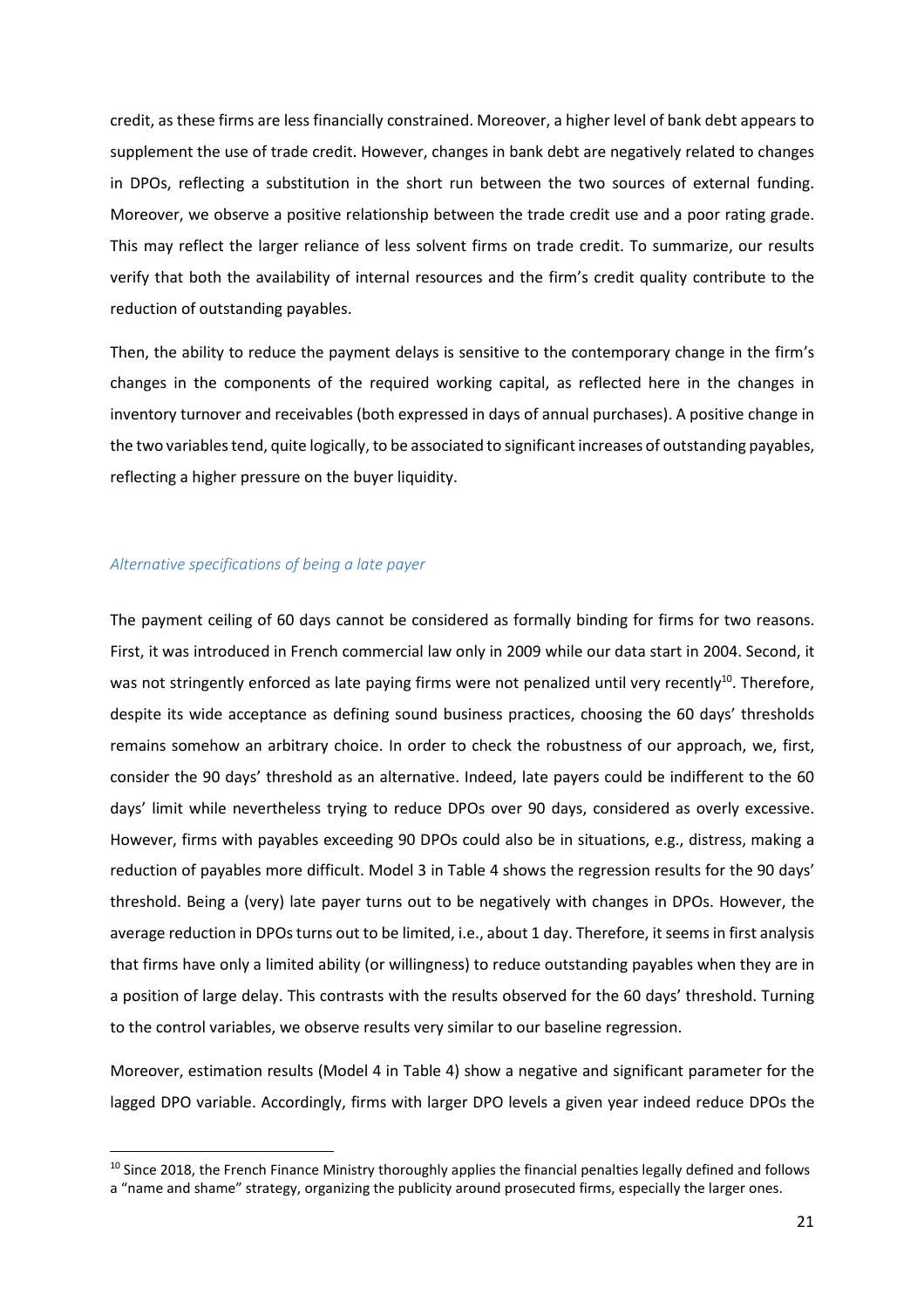following year (and vice versa), possibly reflecting adjustments around some target level. However, the economic significance of the estimated effect appears to be relatively small. Hence, a one standard deviation's change in DPOs (26.5 days) as observed in the total sample turns out to a decrease of 0.02 days in payables, much smaller than the almost 4 days estimated for late payers exceeding the 60 days' threshold. This further suggests that the negative effect is concentrated on firms with larger DPOs, i.e., defined here as late payers. These first results suggest that late payers on average subsequently adjust their payment behavior, validating our first hypothesis. However, this result seems to hold provided their DPOs are not too high, here larger than 90 days.

#### Regressions by size classes

Following our second hypothesis, we expect firms with a greater bargaining power compared to their suppliers to be in position to extract cash from the latter through higher DPOs. Here, quite conventionally, we associate bargaining power to firm size. Therefore, we expend our baseline model by replicating estimations for five size classes in order to identify systematic differences in the effect of the late payer status over changes in payables. Separate regressions per size class also allows taking into account the size-driven specific effects of the control variables on changes in payables. Within our estimation framework, we therefore expect differing effects associated to the late payer variable, i.e., larger relative reduction in DPOs for smaller firms.

The results confirm our hypothesis. The regressions by size classes show significant differences in the firms' reaction to be a late payer in terms of changes in DPOs. Table 5 gathers the main results of these regressions (for the sake of simplicity, we only report results for the variables of interest, the late payer thresholds. Appendix C shows the detailed results, i.e., including the control variables). Consider, first, the 60 days' threshold. The value of the parameter estimates varies with the firm size. Very small firms and single unit SMEs that are late payers reduce significantly payables, by 9 days and nearly 5 days, respectively. Similarly, SME organized in groups and ISE decrease payables, but to a lower extent, respectively by more than 1 day and about 4 days. However, the change in payables appears to be non-significant for the large firms, although the estimated parameter is also negative. Thus, large firms do not adjust their average payment practices when they are late payers, thereby keeping the liquidity provided by their suppliers. Our results are consistent with the idea that larger firms use their bargaining power to retain the liquidity provided by their suppliers. Overall, access to cash provided by suppliers through trade credit appears to be a substantial channel of liquidity reallocation that benefits to larger firms and penalizes smaller firms. The consequence is a distortion of the supply chain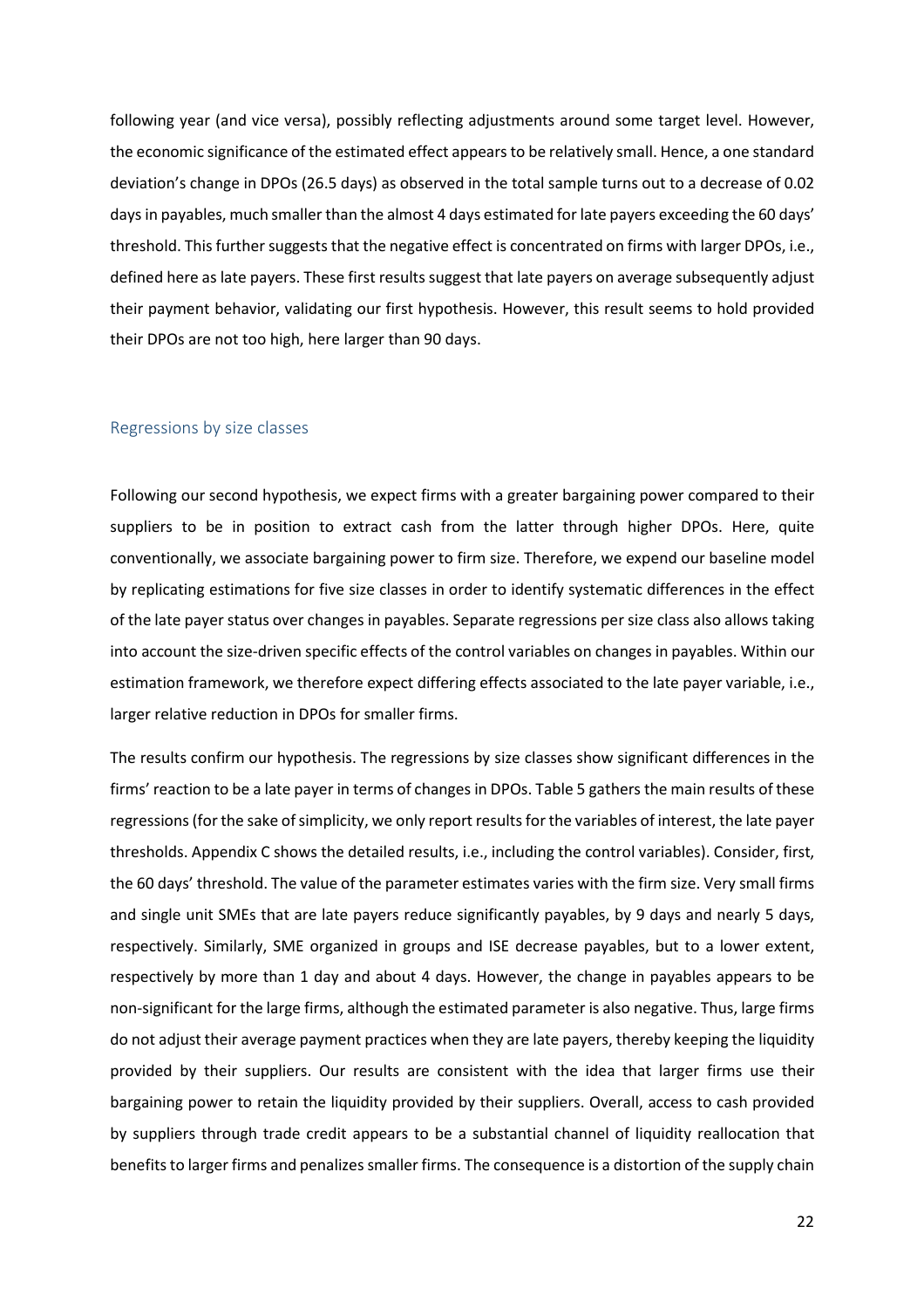finance at the benefit of the largest customers. Considering the 90 days' threshold, we observe a similar and indeed amplified result for the smaller firms with a reduction of 12 days in DPOs. Moreover, SMEs and ISEs exceeding the 90 days' threshold do not reduce their DPOs and even further increase their delays when focusing on SMEs organized in groups. At this stage, we cannot explain why these SMEs expand the cash level there extract from their suppliers, i.e., distinguish an uncontrolled potential effect of financial distress from a strategic intent to collect additional excess amounts of cheap funding. Nevertheless, considering larger levels of payables, the size contrast across small SMEs and SMES in groups and ISE appears to be amplified. However, the results for large firms do not confirm the approximately monotonic size effect observed for the 60 days' threshold. Indeed, larger late payers at the 90 days' threshold subsequently reduce their DPOs of about 1 week. Thus, large firms appear to take into account the 90 days' level while ignoring the 60 days' level in their management of trade relationships.

Overall, considering the 60 days' threshold as the identification level of late payers, our first hypothesis is largely confirmed as smaller firms tend to reduce their payables to a larger extent when they are late compared to other firms, and beyond the expected variation of payment delays which is linked to their operational and financial characteristics. However, this observation is not entirely confirmed when considering the alternative threshold of 90 days. Especially, large firms appear to react to this higher level by significantly reducing their DPOs. This confirms the non-binding dimension of the legal 60 days' level for all firms.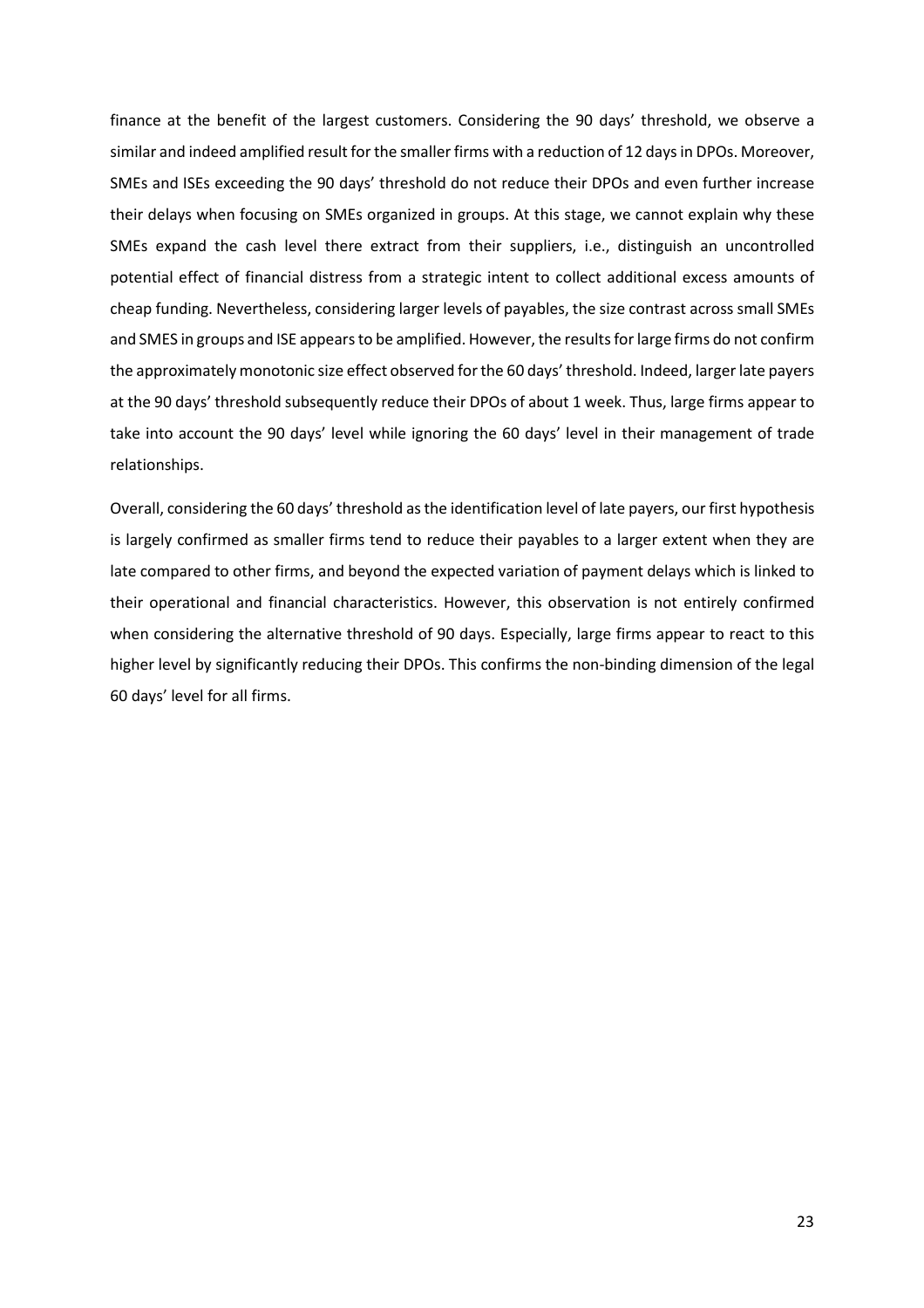|                    | All firms  | Very small<br><b>SMEs</b><br>(turnover <<br>€2 million) | <b>SMES</b><br>operating<br>a single<br>legal<br>entity | <b>SMEs</b><br>operating<br>several<br>legal<br>entities in<br>a group | <b>ISE</b> | Large firms |
|--------------------|------------|---------------------------------------------------------|---------------------------------------------------------|------------------------------------------------------------------------|------------|-------------|
| Over 60 days       | $-5.09***$ | $-9.38***$                                              | $-4.61***$                                              | $-1.38*$                                                               | $-3.82***$ | $-2.90$     |
| $R^2$ adjusted (%) | 33.2       | 37.4                                                    | 36.0                                                    | 34.9                                                                   | 33.3       | 32.0        |
| Over 90 days       | $-0.97**$  | $-12.09***$                                             | $-0.52$                                                 | $5.28***$                                                              | 1.56       | $-7.09***$  |
| $R^2$ adjusted     | 33.2       | 34.5                                                    | 32.4                                                    | 30.2                                                                   | 29.4       | 37.2        |
| Lag. DPOs          | $-0.02**$  | $-0.118***$                                             | 0.01                                                    | $0.11***$                                                              | $0.18***$  | 0.03        |
| 1 std change       | $-0.43**$  | $-3.04***$                                              | 0.27                                                    | $2.87***$                                                              | $4.69***$  | 0.62        |
| $R2$ adjusted      | 29.1       | 37.1                                                    | 31.5                                                    | 27.3                                                                   | 17.4       | 31.7        |
| Controls           | Yes        | Yes                                                     | Yes                                                     | Yes                                                                    | Yes        | Yes         |
| <b>Firms FE</b>    | Yes        | Yes                                                     | Yes                                                     | Yes                                                                    | Yes        | Yes         |
| Time FE            | <b>Yes</b> | Yes                                                     | Yes                                                     | Yes                                                                    | Yes        | Yes         |
| N                  | 1.161.405  | 544.193                                                 | 414.819                                                 | 175.316                                                                | 24.869     | 2.208       |

Table 5: Changes in payables delays (in days of purchases outstanding) by size classes

Table 6 gathers the parameter estimates associated to the late payer status for the entire data and by size class. We consider three possible definitions of the late payer status: payables larger than 60 days of purchases, larger than 90 days of purchases, and the level of payables in days of purchases outstanding (DPOs). For the first two specifications, the late payer status being characterized by a dummy, the parameter estimate yields directly a change in payables measured in days of purchases. For the DPOs variable, the effect on the endogenous variable  $\Delta P_{i,t}$  is computed from the parameter estimates considering a change of one standard deviation of DPOs in *t* – 1.

Source: Banque de France and authors' calculus

## Results by sub-periods

We also estimate the model by sub-periods. These estimations could serve as a robustness test. They also allow to consider the changes in payment behavior concomitant to the implementation of the 60 days' norm by the French law LME. Accordingly, three sub-periods are considered here: the first subperiod –2004-2008- is the period of announcement and enforcement of the LME law, the second subperiod -2009-2012- follows directly the enforcement of the law in 2008, and the third sub-period - 2013-2017- contains the most recent years. Table 6 presents the results. For the total sample of firms, the 2009-2012 sub-period is associated to a systematic decrease in DPOs. However, this sub-period is also the period of the 2009 financial crisis. Besides the deterioration of the situation of many firms, the crisis could also have led to a general decrease in outstanding delays. This impact is partially captured in our model through the operational and financial characteristics of firms. Then, because we control for operational and financial characteristics, the effect associated to the late payer status variable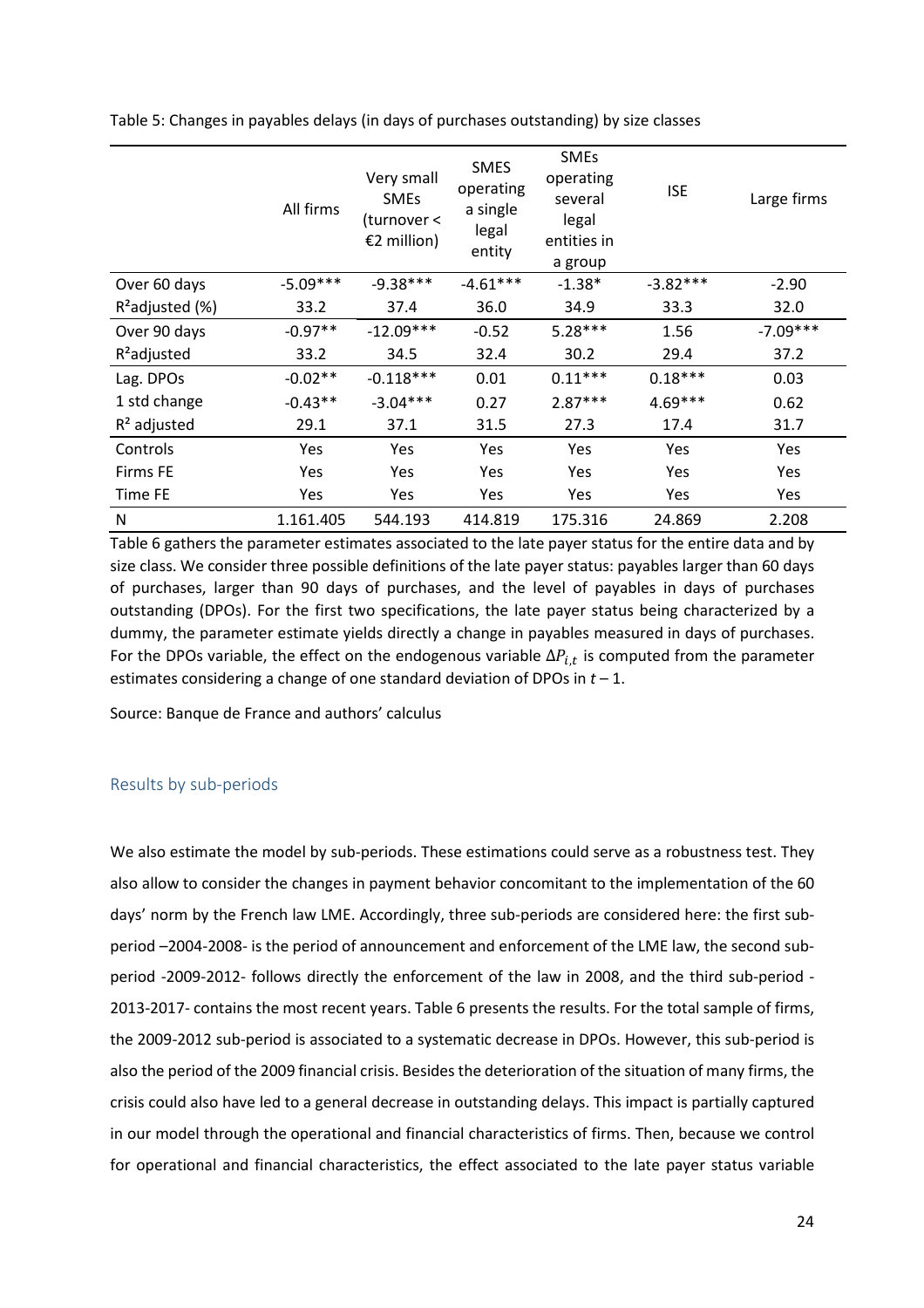captures mainly the effect of the change of the legal environment, keeping in mind that we further control through annual fixed effects. Accordingly, a large part of changes in DPOs for late players in the 2009-2012 years could be attributed to the implementation of the LME. Moreover, the estimated changes over time in DPOs for late payers show more important reductions at the end of the period relative to the first years of observation which contributed to the reduction of the share of late payers in the French economy.

|               | (1)        | (2)         | (3)        |
|---------------|------------|-------------|------------|
|               | 2004-2008  | 2009-2012   | 2013-2017  |
| All firms     | $-6.93***$ | $-15.95***$ | $-7.88***$ |
| $R2$ adjusted |            |             |            |
| Controls      | <b>Yes</b> | Yes         | Yes        |
| Firms FE      | <b>Yes</b> | Yes         | Yes        |
| Time FE       | Yes        | Yes         | Yes        |

Table 6: Changes in payables delays (in days of purchases) by sub-period

Table 6 gathers the parameter estimates associated to the late payer status for the entire data and by subperiod. We consider here the case of late payers with payables larger than 60 outstanding days of purchases.

Source: Banque de France and authors' calculus

#### The reallocation of cash associated to late payments

At the end, what matters is to evaluate the reallocation of cash induced by late payment. Our results help to address this issue by allowing to measure the amounts of cash reallocated as a consequence of the buyers' reaction to a late payment situation. To proceed to this measurement, we are using the last year (2017) data of our database. The focus is here on amounts more than on days of payment. Even if the payment delays could look close from one size class to another one, the importance of the amounts of payables and purchases differ substantially among size class. To this aim, we multiply the DPOs change of Table 5 by the total amount of 1 day of purchases for late payers to compute the amounts of cash reallocated by late payers reducing their delays across the size of firms. Results are presented in Table 7. They show significant differences in the amounts of cash reallocated across the size of firms. Late paying SMEs of all type are returning around one billion euros to their suppliers (in 2017), while ISE are returning more than twice this sum (around 2.3 billion euros). In total, while large buyers paying late keep all the liquidity provided by suppliers in theirs cash reserves, very small SMEs return an amount of cash which corresponds to 15% of their total cash and liquid assets and the percentage of cash reserves returned to the suppliers is also very significant for other SMEs and ISE.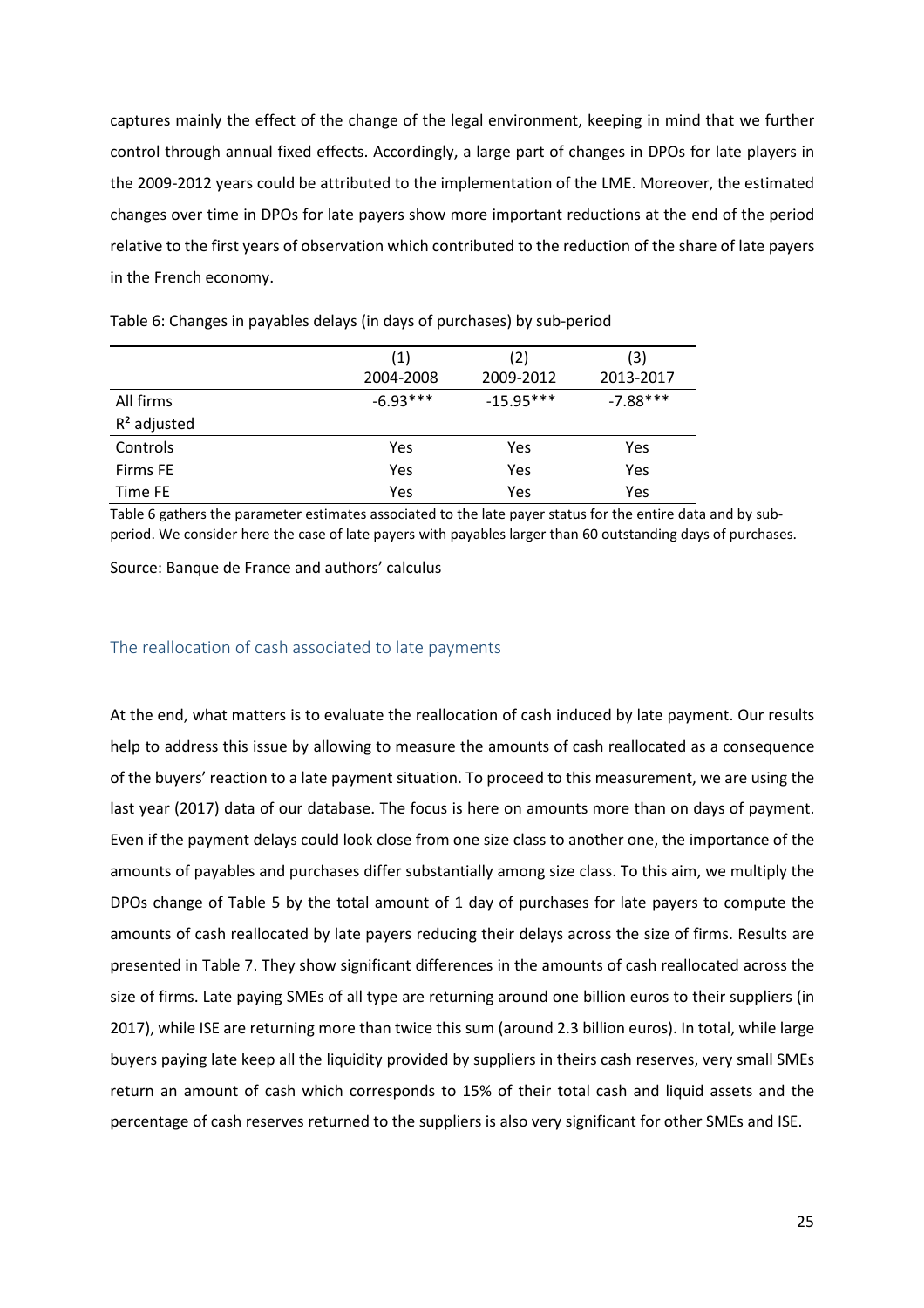Table 7: The amounts of cash reallocated in accordance to the firms' reaction to late payment by size class (2017 data, in million euros)

|                                                                               | Very small<br><b>SMEs</b><br>(turnover <<br>€2 million) | <b>SMES</b><br>operating a<br>single legal<br>entity | <b>SMEs</b><br>operating<br>several legal<br>entities in a<br>group | <b>ISE</b> | Large firms |
|-------------------------------------------------------------------------------|---------------------------------------------------------|------------------------------------------------------|---------------------------------------------------------------------|------------|-------------|
| Amount of 1 day of<br>payables for late buyers<br>(in million euros)          | 42                                                      | 131                                                  | 325                                                                 | 599        | 1508        |
| Amount reallocated in<br>reaction to late payment<br>(in million euros)       | -395                                                    | -603                                                 | -448                                                                | $-2288$    | 0           |
| Amount reallocated in %<br>of late payment<br>purchases                       | $-2,6%$                                                 | $-1,3%$                                              | $-0.4%$                                                             | $-1,1%$    | $0,0\%$     |
| Amount reallocated in %<br>of late payment cash and<br>liquid assets reserves | $-15,2%$                                                | -8,0%                                                | $-1,6%$                                                             | $-3,1%$    | $0,0\%$     |

Note: the amount of cash reallocated is computed by multiplying the estimated change in DPOs presented in Table 5 by the total amount of 1 day of purchases for late payers.

Source: Banque de France and authors' calculus

## Conclusion and policy implications

Everyone agrees to recognize that a 60 days' norm in payment delays is a desirable one to preserve suppliers' solvency and liquidity. But, despite the fact that laws have implemented such a standard in payment terms, late payments stay as a subject of concern. In France, a large proportion of buyers continues to be identified as late payers at the end of the 2010s, as their Days of Purchases Outstanding exceed this norm. Moreover, being a late payer appears to be systematically related to firm size. This is the case, in particular, of a fringe of the largest buyers. Using the accounting data of a large database of French firms provided by the Banque de France and covering the 2004-2017 period, this paper investigates the payment behavior of late buyers by measuring the change of payables delays firms which are late payers decide to implement from one year. Our results verify that the decision to reduce late payment significantly depends on the firm size. While large buyers do not reduce significantly payables delays and consequently retain cash from their suppliers, small buyers paying late return significant amounts of cash to their suppliers, even after controlling for operational and financial characteristics. Thus, the removal of late payment and the return to payment at the due date are more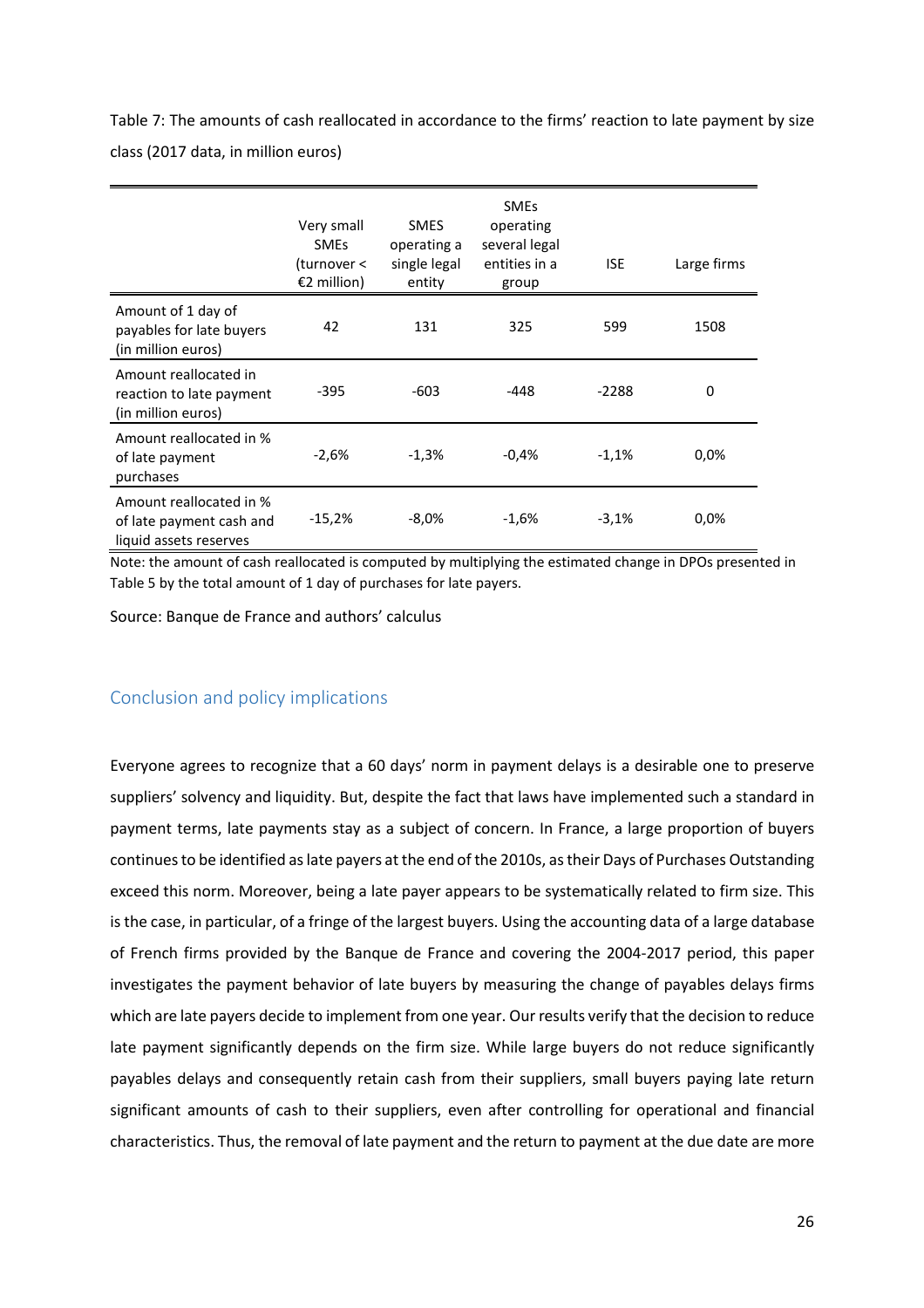the result of small buyers than large and it induces significant transfers of cash between firms of different size.

Our results are likely to explain the slowness of the reduction of payment delays and the persistence of a significant fringe of late payers in the 2010s. Moreover, they show that the relationship between the late payers' decision to reduce payables delays and the size firm is not frequently motivated by a reduction of financial constraints. It must rather be attributed to the relatively weak bargaining power of small suppliers versus large buyers. Thus, our results are consistent with the frequently stated hypothesis in the supply chain finance literature that larger buyers use their bargaining power either to raise or to keep permanently the liquidity provided by their suppliers, even if they are in general better organized to manage the risk of their operations and the settlement process. Overall, access to cash provided by suppliers by granting trade credit is the cause of a substantial reallocation of cash which benefits to largest businesses and penalizes small SMEs. The consequence is a distortion of the supply chain finance relationships at the benefit of the largest buyers.

Thus, the elimination of late payment must rely more on devices whose objective is to act on payment behaviors rather than to provide additional liquidity by other means than payables. Then, our results argue in favor of a strict application of the legal framework defined by the LME in France and the European Directive of 2011 in all members' countries of the European Union.

## References

Adelino, M., M. Ferreira, M. Giannetti and P. Pires, 2020, Trade credit and the transmission of unconventional monetary policy, NBER Working Papers, no 27077.

Banque de France, 2020, Rapport de l'Observatoire des Délais de Paiement 2019. https://publications.banque-france.fr/liste-chronologique/rapport-de-lobservatoire-des-delais-depaiement?year=2020

Barrot J.N., 2016, Trade credit and industry dynamics: evidence from trucking firms, Journal of. Finance, vol. 71, 1975–2016.

Besanko D., D. Dranove, M. Shanley, S. Schaefer, 2007, The economics of strategy, fourth edition, John Wiley & sons.

Biais B., Gollier C., 1997, Trade Credit and Credit Rationing, Review of Financial Studies, 10 (4), 903- 37.

Boileau A., et O. Gonzalez, 2019, L'année 2017 confirme que les conditions de paiement n'évoluent plus, Bulletin de la Banque de France n°221/3.

Boissay F, Gropp R., 2013, Payment Defaults and Interfirm Liquidity Provision. Review of Finance*. Vol.*  17 (6) 1853−1894.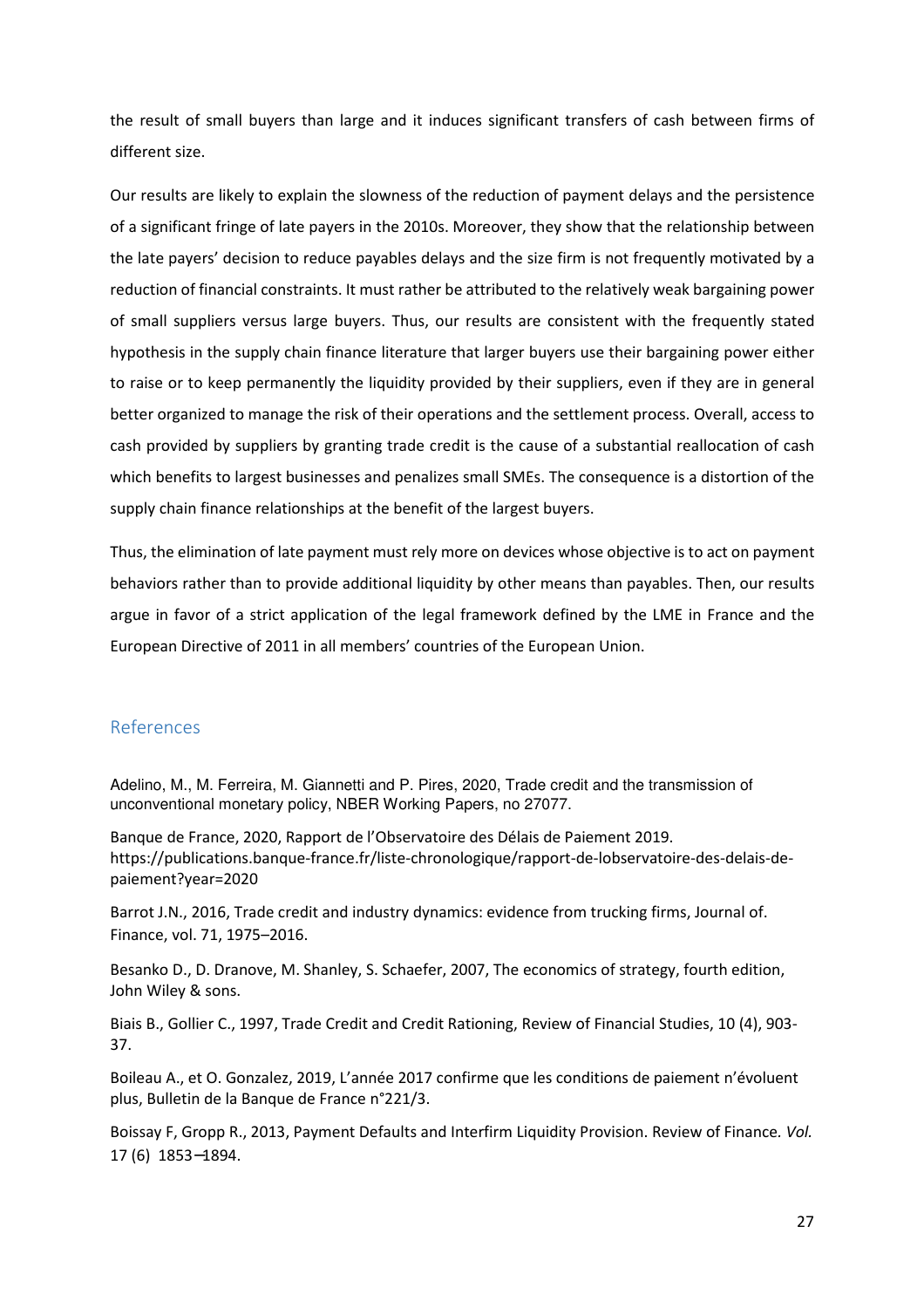Brennan, M., Maksimovic, V., Zechner, J., 1988, Vendor financing, Journal of Finance, vol. 43, 1127– 1141.

Breza, E., A. Liberman, 2017, Financial Contracting and Organizational Form, Journal of Finance, vol. 72, 291-323.

Burkart M., Ellingsen T., 2004, In kind finance: a theory of trade credit, American Economic Review, 94 (3), 569-590.

Burkart, M., Ellingsen, T., Giannetti, M., 2011, What you sell is what you lend? Explaining trade credit contracts. Review of Financial Studies 24 (4), 1261–1298.

Carbó−Valverde S., F. Rodríguez−Fernández F, G. Udell, 2016, Trade credit, the financial crisis, and SME access to finance. Journal of Money, Credit and Banking, 48 (1), pages 113−143.

Casey E., O'Toole C., 2014. Bank lending constraints, trade credit and alternative financing during the financial crisis: Evidence from European SMEs, Journal of Corporate Finance 27(C), 173-193.

Chod J., E. Lyandres, S.A. Yang, 2019, Trade credit and supplier competition, Journal of Financial Economics, vol. 131, 484-505.

Chod J., Zhou J., 2014, Resource Flexibility and Capital Structure, Management Science, 60(3), 708- 729.

Coricelli F., M. Frigerio, 2019. Interenterprise Credit and Adjustment during Financial Crises: The Role of Firm Size, Journal of Money, Credit and Banking, vol. 51(6), pages 1547-1580.

Cuñat V., 2007, Trade Credit: Suppliers as Debt Collectors and Insurance Providers, Review of Financial Studies, 20 (2), 491-527.

Dass, N. , Kale, J. , Nanda, V. , 2015, Trade credit, relationship-specific investment, and product market power, Review of Finance, vol. 19, 1867–1923 .

Duchin, R., Ozbas, O., Sensoy, B.A., 2010. Costly external finance, corporate investment, and the subprime mortgage crisis. Journal of Financial Economics, 97, 418–435.

Dun&Bradstreet, Payment Study, 2019.

Fabbri, D., L. Klapper, 2016, Bargaining power and trade credit, Journal of Corporate Finance 41, 66- 80.

Fisman, R., M. Raturi, 2004, Does competition encourage credit provision? Evidence from African trade credit relationships, Review of Economics and Statistics, vol. 86, 345–352.

Frank M., Maksimovic V., 1998, Trade credit, collateral and adverse selection, working paper, http://ssrn.com/abstract=87868.

Gamba, A., A. Triantis, 2015, Corporate Risk Management: Integrating Liquidity, Hedging, and Operating Policies, Management Science, 60, 246-264.

Garcia-Appendini, E., Montoriol-Garriga, J., 2013, Firms as Liquidity Providers: Evidence from the 2007-2008 Financial Crisis", Journal of Financial Economics, 109 (1), 272-291.

Garcia-Appendini, E, J. Montoriol-Garriga, 2019, Trade Credit Use as Firms Approach Default: A supplier's hold-up story. Journal of Money, Credit, and Banking. Forthcoming.

Giannetti M., N. Serrano-Velarde, E. Tarantino, 2019, Cheap Trade Credit and Competition in Downstream Markets, Swedish House of Finance Research Paper, N° 17-20.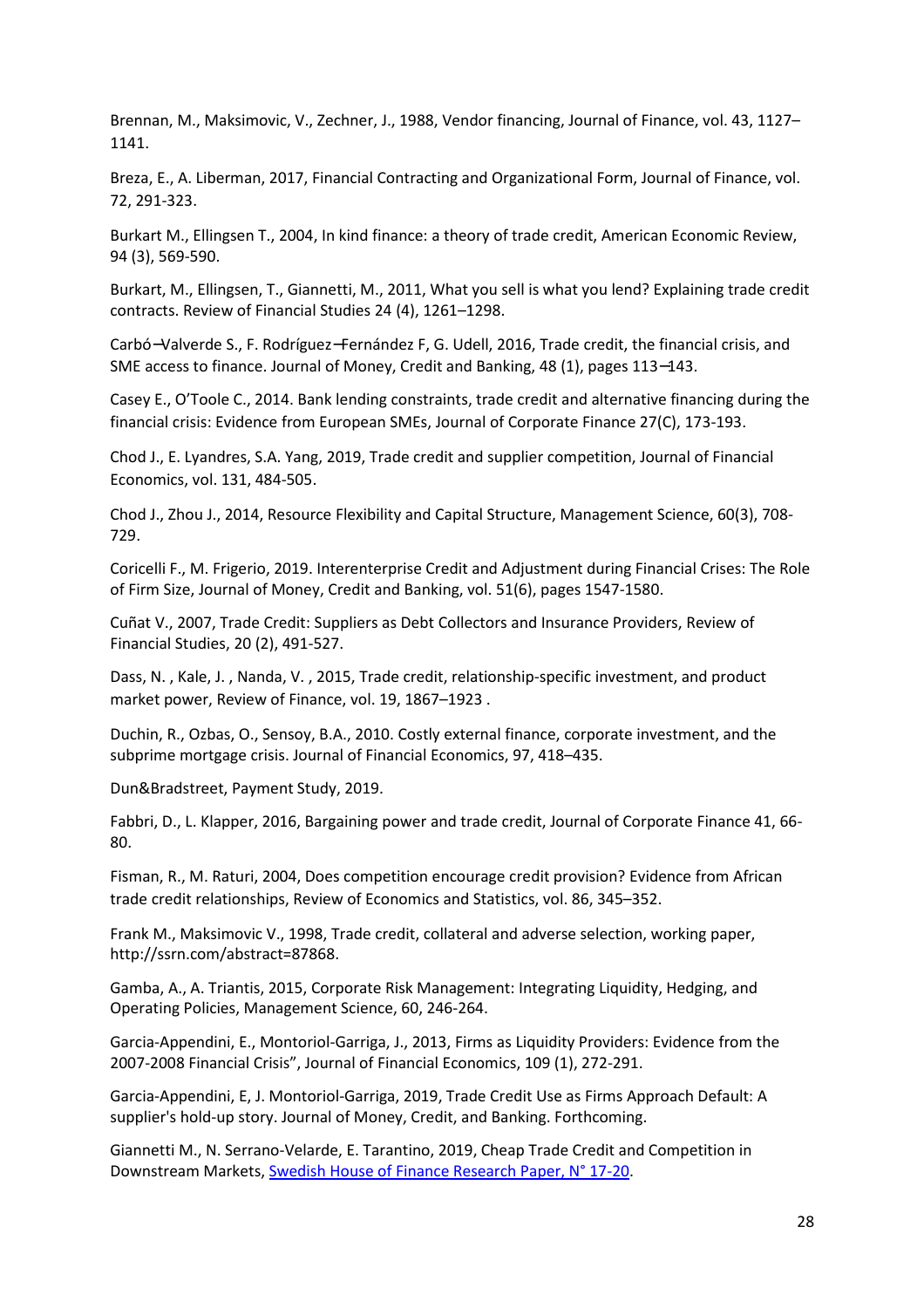Hirshleifer D, Y. Li, B. Lourie, T. Ruchti, 2019, Do trade creditors possess private information? Stock returns evidence, NBER Working Paper n°25553.

Howorth C., B. Reber, 2003, Habitual Late Payment of Trade Credit: An Empirical Examination of UK Small Firms, Management Decision Economics, 24: 471–482.

Imbens G., J. Angrist 1994, Identification and Estimation of Local Average Treatment Effects, Econometrica, Vol. 62, No. 2, pp. 467-475.

Ivashina V., B. Iverson, 2018, Trade creditors' informational advantage, NBER Working Paper n°24269.

Kim, S.-J., H. S. Shin, 2012, Sustaining production chains through financial linkages, American Economic Review, vol. 102, 402-406.

Klapper, L., L. Laeven, R. Rajan, 2012, Trade credit contracts, Review of Financial Studies vol. 25 (3), 838-867.

Lehar A., V. Song, L. Yuan, 2020, Industry structure and the strategic provision of trade credit by upstreams firms, Review in Financial studies, January.

Long, M. S., I. B. Malitz, S. A. Ravid, 1993, Trade credit, quality guarantees, and product marketability. Financial Management, vol 22, 117-127.

Lins, K., H. Servaes, and P. Tufano, 2010, What Drives Corporate Liquidity: An International Survey of Cash Holdings and Lines of Credit, Journal of Financial Economics, 98, 160-176.

Longhofer, S., Santos J., 2003, The paradox of priority, Financial Management, 32 (1), 69-81.

Love I., L.A. Preve, V. Sarria-Allende, 2007, Trade credit and bank credit: evidence from recent financial crises, Journal of Financial Economics, 83, 453-469.

Murfin, J., K. Njoroge, 2015, The Implicit Costs of Trade Credit Borrowing by Large Firms., Review of Financial Studies, vol. 28, 112-145.

Paul, S., S., Devi, C. The, 2012, Impact of late payment on Firms' profitability: Empirical evidence from Malaysia, Pacific-Basin Finance Journal 20, 777–792.

Petersen, M.A., Rajan, R., 1997, Trade credit: theories and evidence, Review of Financial Studies 10, 661–691.

Obeng, I., 2017, Delaying Payments in the European Union: An Empirical Dynamic Panel Data Analysis, Ekonomicky Casopis/Journal of Economics, 65, 952-71.

Rajan, R., Zingales,L., 1998, Financial dependence and growth, American Economic Review, vol.88, 559–587.

Shang C., 2020, Trade credit and stock liquidity, Journal of Corporate Finance 62, forthcoming.

Shenoy J., E. Williams, 2017, Trade credit and the joint effects of suppliers and customer financial characteristics, Journal of Financial Intermediation, vol. 29, 65-80.

Wooldridge, J., 2002, Econometric Analysis of Cross Section and Panel Data, MIT Press.

Wilner, B.S., 2000, The exploitation of relationships in financial distress: the case of trade credit, Journal of Finance, vol. 55, 153–178.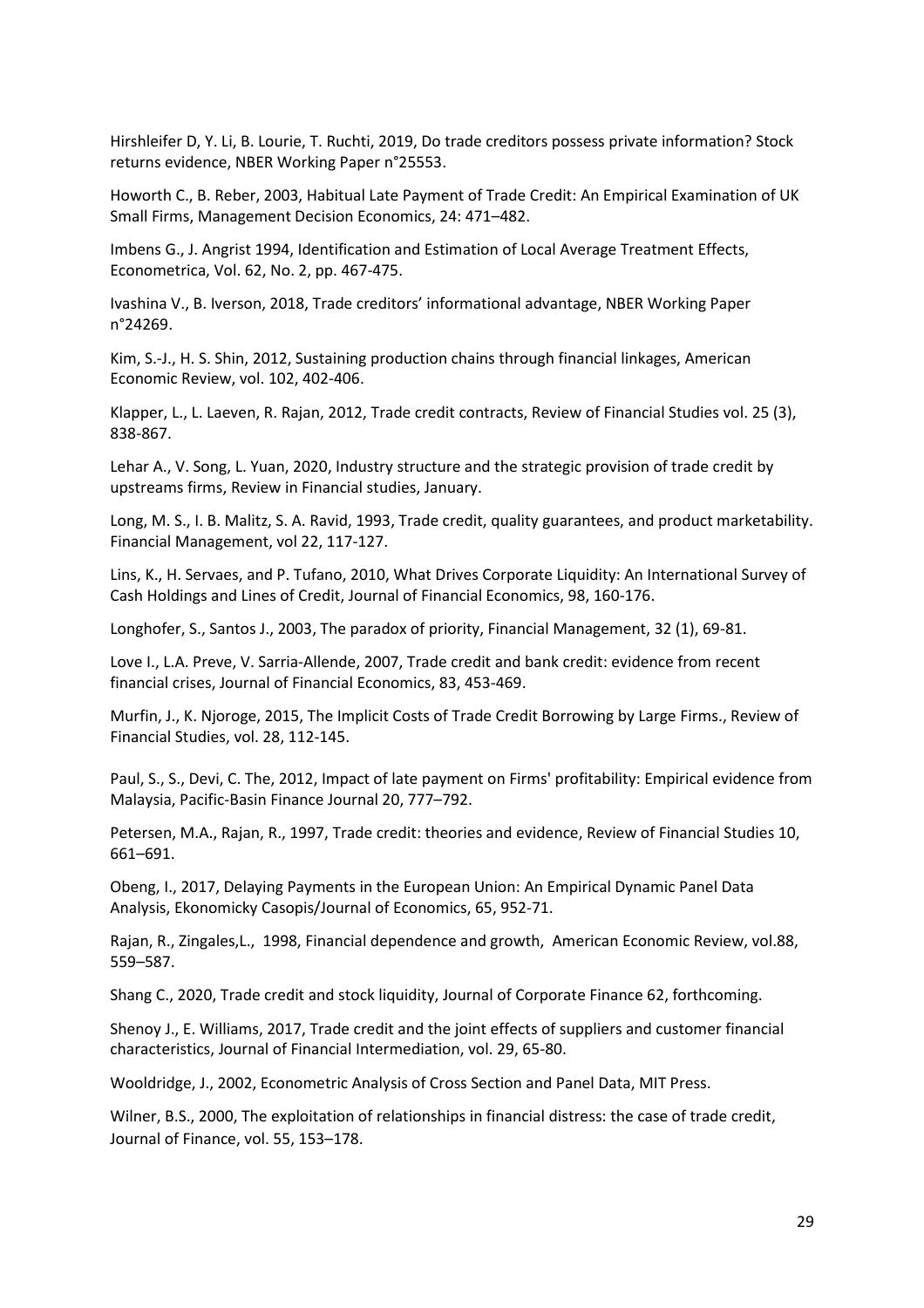## Appendix A: the firms' population

|                                                               | <b>Starting</b><br>population<br>(except foreign<br>groups) | Less firms with<br>$DPO > 120$ days or<br>150 days<br>depending of the<br>sector | Less firms with<br>sales/purchases<br>ratio $< 2.5$ or $< 7.5$<br>depending of the<br>sector | Combined |
|---------------------------------------------------------------|-------------------------------------------------------------|----------------------------------------------------------------------------------|----------------------------------------------------------------------------------------------|----------|
| Real state                                                    | 3,0                                                         | 2,0                                                                              | 1,8                                                                                          | 1,8      |
| Construction                                                  | 17,1                                                        | 17,3                                                                             | 17,2                                                                                         | 17,2     |
| Transportation                                                | 4,7                                                         | 4,9                                                                              | 4,6                                                                                          | 4,7      |
| Manufacturing industry                                        | 16,7                                                        | 16,7                                                                             | 16,5                                                                                         | 16,1     |
| Trade and accommodation and<br>food services                  | 44,5                                                        | 45,8                                                                             | 46,4                                                                                         | 46,9     |
| Information, communication<br>and business support activities | 10,3                                                        | 9,6                                                                              | 9,7                                                                                          | 9,5      |
| services to households                                        | 3,7                                                         | 3,7                                                                              | 3,8                                                                                          | 3,8      |

# Table A.1. Population distribution by sector (in %)

Source: Banque de France and authors' calculus

Table A.2. Population distribution by rating (in %)

|                   | <b>Starting</b><br>population<br>(except foreign<br>groups) | Less firms with<br>$DPO > 120$ days or<br>150 days<br>depending of the<br>sector | Less firms with<br>sales/purchases<br>ratio < $2.5$ or < $7.5$<br>depending of the<br>sector | Combined |
|-------------------|-------------------------------------------------------------|----------------------------------------------------------------------------------|----------------------------------------------------------------------------------------------|----------|
| 1 good            | 64,41                                                       | 67,19                                                                            | 66,37                                                                                        | 67,09    |
| 2 risky           | 29,76                                                       | 28,7                                                                             | 29,21                                                                                        | 28,79    |
| 3 very poor risky | 5,83                                                        | 4,11                                                                             | 4,41                                                                                         | 4,11     |

Source: Banque de France and authors' calculus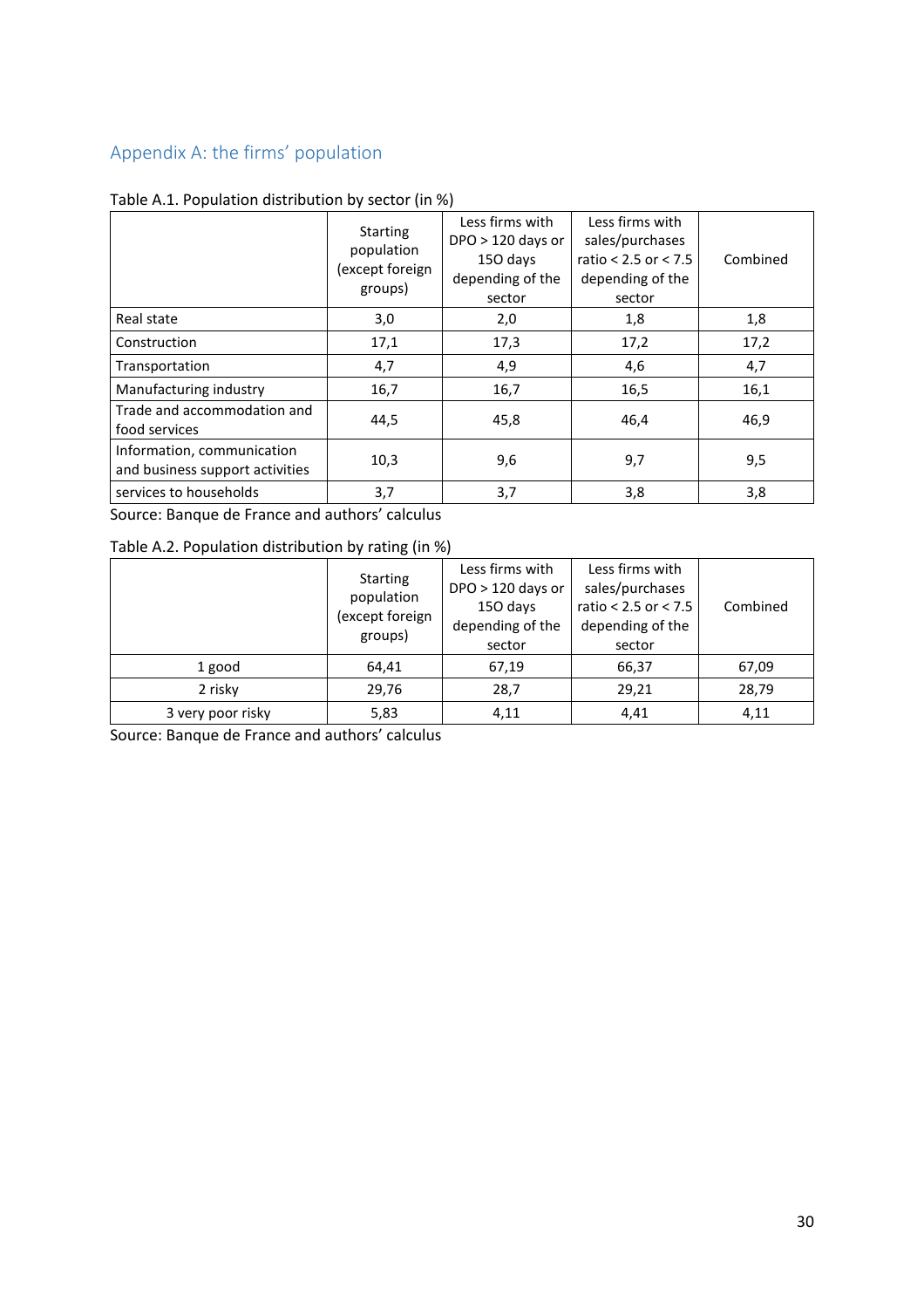|                              |            | Starting population |            |       | Study population |                |            |       |
|------------------------------|------------|---------------------|------------|-------|------------------|----------------|------------|-------|
|                              |            | Firm Size           |            |       | Firm Size        |                |            |       |
|                              | <b>ISE</b> | Large<br>Firms      | <b>SME</b> | Total | <b>ISE</b>       | Large<br>Firms | <b>SME</b> | Total |
| Sector                       |            |                     |            |       |                  |                |            |       |
| Real estate                  | 0,1        | 0,0                 | 2,9        | 3,0   | 0,1              | 0,0            | 1,7        | 1,8   |
| Construction                 | 0,1        | 0,0                 | 17,0       | 17,1  | 0,1              | 0,0            | 17,1       | 17,2  |
| Transportation               | 0,2        | 0,0                 | 4,5        | 4,7   | 0,2              | 0,0            | 4,5        | 4,7   |
| Manufacturing Industry       | 0,5        | 0,0                 | 16,2       | 16,7  | 0,6              | 0,0            | 15,5       | 16,1  |
| Trade and Hotels Restaurants | 0,7        | 0,0                 | 43,9       | 44,5  | 0,7              | 0,0            | 46,1       | 46,9  |
| Services to businesses       | 0,3        | 0,0                 | 9,9        | 10,3  | 0,3              | 0,0            | 9,2        | 9,5   |
| Services to households       | 0,1        | 0,0                 | 3,6        | 3,7   | 0,1              | 0,0            | 3,7        | 3,8   |
| Total                        | 1,9        | 0,1                 | 98,0       | 100,0 | 2,0              | 0,1            | 97,9       | 100,0 |

Table A.3. Population distribution by sector and size (in %)

Source: Banque de France and authors' calculus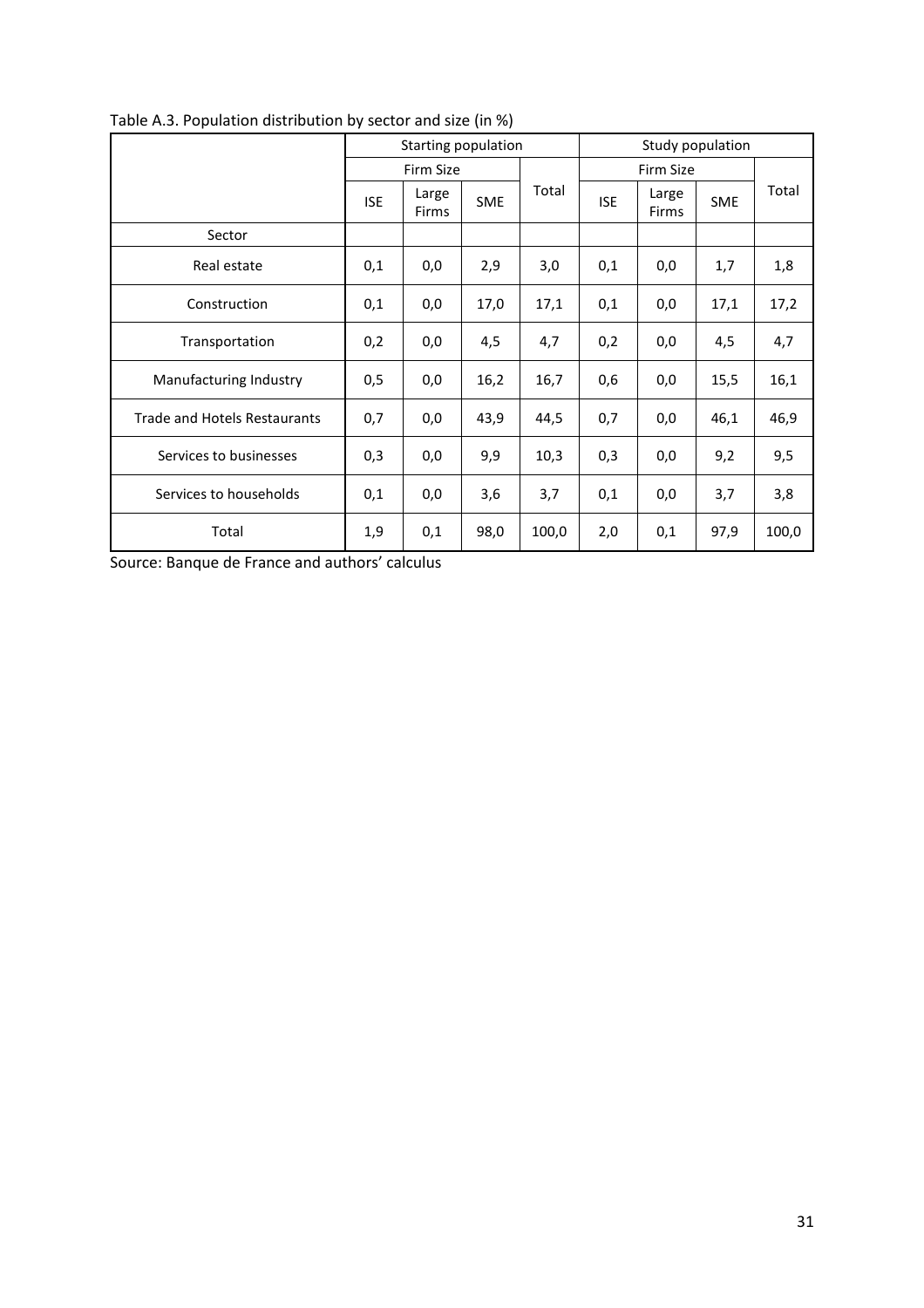## Appendix B: The variables used in the model

| <b>Name</b>                             | <b>Definition</b>                            |                                                              |                                                      |                                                                     | <b>Classes</b>                      |                                         |                                         |                      | Reference                      |
|-----------------------------------------|----------------------------------------------|--------------------------------------------------------------|------------------------------------------------------|---------------------------------------------------------------------|-------------------------------------|-----------------------------------------|-----------------------------------------|----------------------|--------------------------------|
| Ratio<br>Sales/Purchases                | Turnover/Purc<br>hases in days               | $\leq 1.25$                                                  | 1.25 to 1.5                                          | 1.5 to 2.5                                                          |                                     |                                         |                                         |                      | $≤ 1.25$                       |
| Size                                    |                                              | Very small<br>SMEs<br>(turnover $<$ $\epsilon$ 2<br>million) | <b>SMES</b><br>operating a<br>single legal<br>entity | <b>SMEs</b><br>operating<br>several legal<br>entities in a<br>group | Intermedi<br>ate-sized<br>firms ISE | Large<br>firms                          |                                         |                      | Very small<br><b>SME</b>       |
| Sector                                  |                                              | Manufacturing                                                | Trade and<br>HCR*.                                   | Constructio<br>n                                                    | Real<br>estate                      | <b>Services</b><br>to<br>businesse<br>s | <b>Services</b><br>to<br>household<br>s | <b>Transp</b><br>ort | <b>Trade and</b><br><b>HCR</b> |
| Profit margin                           | income/sales<br>in %                         |                                                              |                                                      |                                                                     |                                     |                                         |                                         |                      |                                |
| Cash assets ratio                       | Cash<br>assets/sales<br>in days              |                                                              |                                                      |                                                                     |                                     |                                         |                                         |                      |                                |
| Change in bank<br>total<br>indebtedness | <b>Total debt</b><br>bank / sales in<br>days |                                                              |                                                      |                                                                     |                                     |                                         |                                         |                      |                                |
| Growth in<br>purchases                  | Annual in %                                  | 1: negative or<br>equal to zero                              | 2 between<br>0 and 3%                                | 3 between<br>3 and 10%                                              | 4 Higher<br>than 10%                |                                         |                                         |                      | Class 1                        |
| Growth in sales                         | Annual in %                                  | 1 : negative or<br>equal to zero                             |                                                      | 2 between 3 between<br>0 and 1.5% 1.5 and 3%                        | 4 Higher<br>than 3%                 |                                         |                                         |                      | Class 1                        |
| Year                                    |                                              |                                                              |                                                      |                                                                     |                                     |                                         |                                         |                      | 2009                           |

\*Note: HCR refers to hotels, cafes and restaurants; Source: authors' calculations.

Table B.1 presents the average and median values and the standard deviation of the main economic and financial ratios in the total sample population and for the complete period under study (2004- 2017).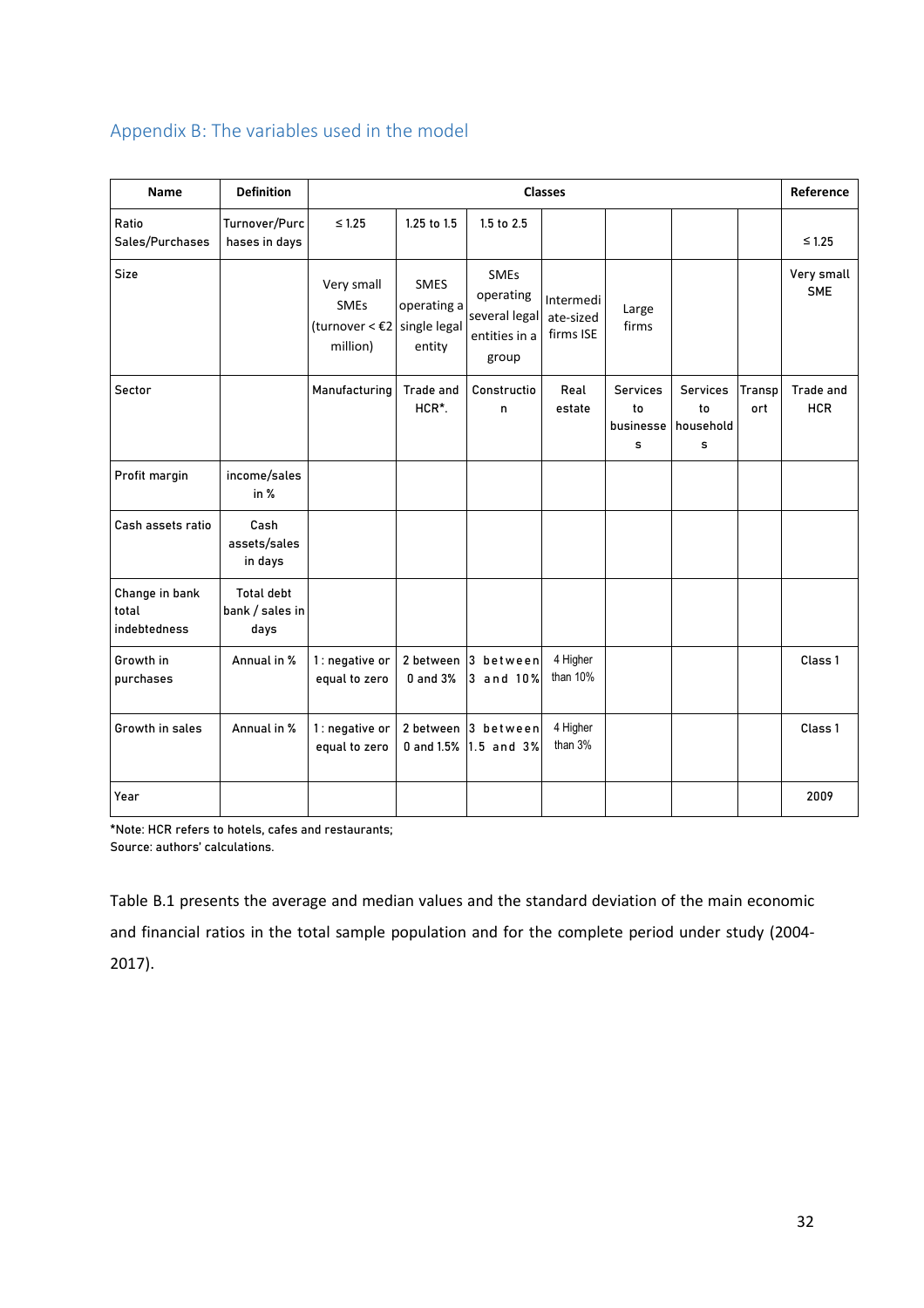Table B.1: Mean, median and standard deviation of the main economic and financial ratios in the total population - period 2004-2017

|                                                     | Median | Mean   | Std   |
|-----------------------------------------------------|--------|--------|-------|
| Payables delay in days of<br>purchases              | 49,3   | 61,7   | 66,8  |
| Change in payables delays in<br>days of purchases   | $-0,1$ | $-0,2$ | 41,4  |
| Receivables delays in days of<br>turnover           | 42,3   | 50,1   | 52,5  |
| Change in receivables delays<br>in days of turnover | 0,0    | $-0,2$ | 34,2  |
| Inventory turnover in days of<br>turnover           | 19,4   | 37,8   | 59,3  |
| Change in inventory turnover<br>in days of turnover | 0,0    | 0,5    | 32,2  |
| Sales / Purchases ratio                             | 1,5    | 2,1    | 6,2   |
| Bank debt in days of turnover                       | 16,5   | 80,7   | 444,2 |
| Change in bank debt in days<br>of turnover          | $-1,2$ | $-6,4$ | 270,2 |
| Total assets/Turnover ratio                         | 196,2  | 298,4  | 765,3 |
| Profit margin                                       | 2,4    | 3,0    | 8,8   |
| Equity ratio                                        | 35,3   | 33,4   | 57,9  |
| Cash and liquid assets ratio                        | 25,0   | 50,6   | 81,9  |
| Net liquidity ratio                                 | 22,3   | 41,7   | 181,1 |
| Turnover growth                                     | 2,08   | 4,96   | 47,1  |
| Purchases growth                                    | 2,07   | 6,46   | 219,1 |

Source : Banque de France and authors' calculus